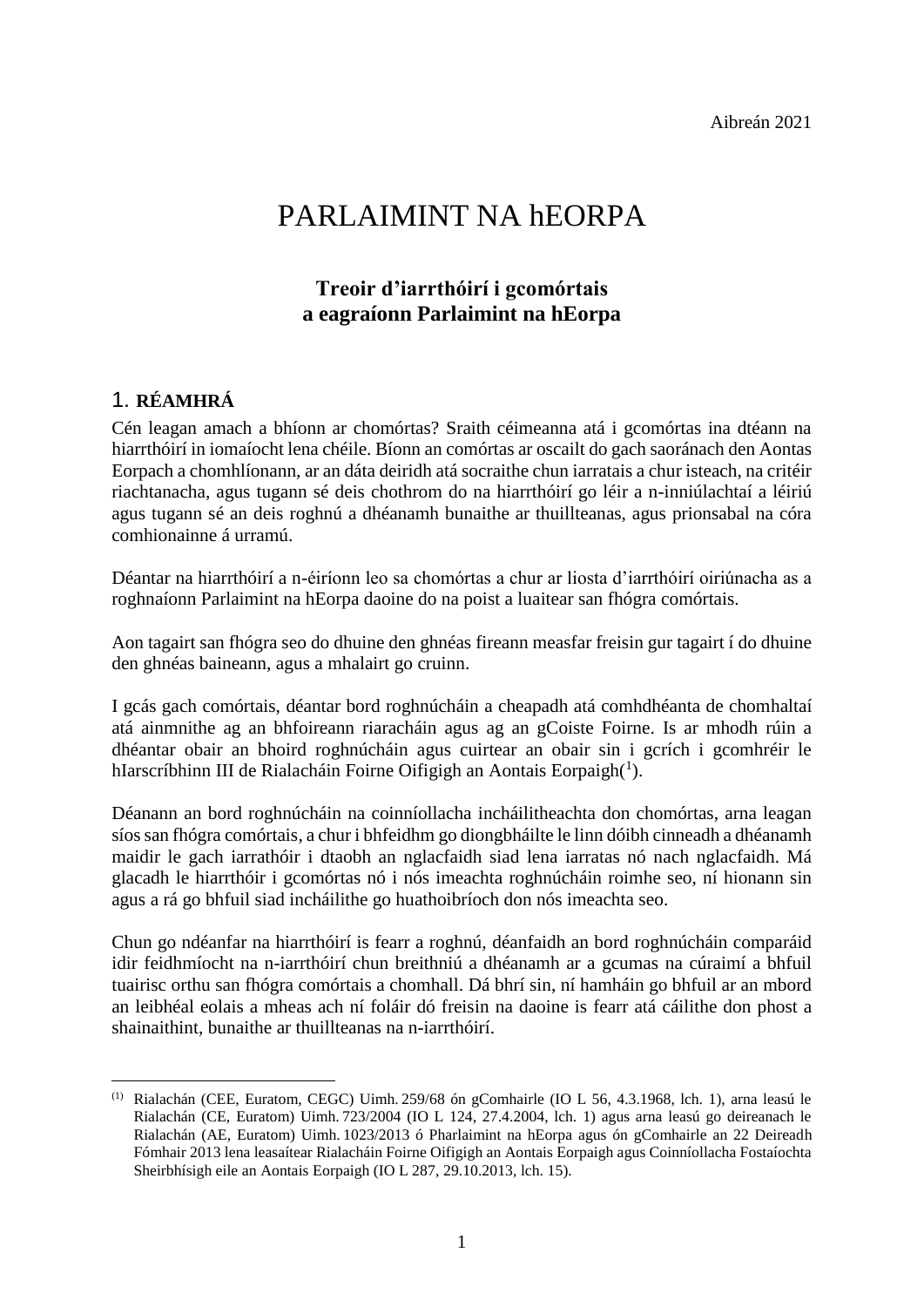Tabhair do d'aire, le do thoil, go dtógann sé idir 6 agus 9 mí de ghnáth comórtas a thabhairt chun críche, ag brath ar an líon iarrthóirí.

### **2. CÉIMEANNA AN CHOMÓRTAIS**

Is iad seo a leanas céimeanna an chomórtais:

- ― glacadh le comhaid iarratais,
- réamhroghnú,
- trialacha,
- liosta d'iarrthóirí oiriúnacha.

#### *2.1 Glacadh le comhaid iarratais*

Má tá sé socraithe agat iarratas a dhéanamh, beidh ort clárú ar líne agus na céimeanna uile a leanúint go dílis go dtí an chéim dheiridh ina ndéantar bailíochtú go leictreonach ar d'iarratas. Maidir leis na doiciméid tacaíochta ábhartha go léir atá ag teastáil chun a chruthú go gcomhlíonann tú na coinníollacha atá luaite san fhógra comórtais, beidh ort iad sin a chur i gceangal chun go bhféadfaidh an bord roghnúcháin beachtas na sonraí a fhíorú agus is fearr é má bhíonn na doiciméid sin i bhformáid PDF.

Is trí chlárú ar líne trí ardán Apply4EP, agus ar an gcaoi sin amháin, is féidir iarratas a dhéanamh.

Tabhair do d'aire go ligeann ardán Apply4EP duit uasmhéid 3 MB in aghaidh an doiciméid a uaslódáil, ar doiciméid iad atá i bhformáid DOC, DOCX, GIF, JPG, TXT, PDF, PNG agus RTF lena dtugtar cruthúnas den taithí ghairmiúil, de na céimeanna/dioplómaí agus den eolas ar theangacha atá luaite sa chomhad iarratais.

### *2.2 Céim an réamhroghnúcháin*

Tá dhá fhochéim i gceist le céim an réamhroghnúcháin

- a. triail ceisteanna ilrogha (MCQ) agus
- b. scagaire tallainne.

Cuirfidh an tÚdarás Ceapacháin liosta le chéile d'iarrthóirí a chuir isteach a gcomhad iarratais ar an modh ceart agus faoin dáta deiridh i gcomhair iarratais, agus ansin cuirfidh sé an liosta sin ar aghaidh chuig an mbord roghnúcháin in éineacht leis na hiarratais.

Tabharfar cuireadh chun na trialach réamhroghnúcháin do na hiarrthóirí sin i bhfoirm triail ceisteanna ilrogha ar ríomhaire (MCQ). Is le ríomhaire a cheartófar an triail sin.

Gheobhaidh iarrthóirí ceisteanna samplacha mar aon le treoracha maidir le conas dul i mbun an scrúdaithe trína gcuntas Apply4EP.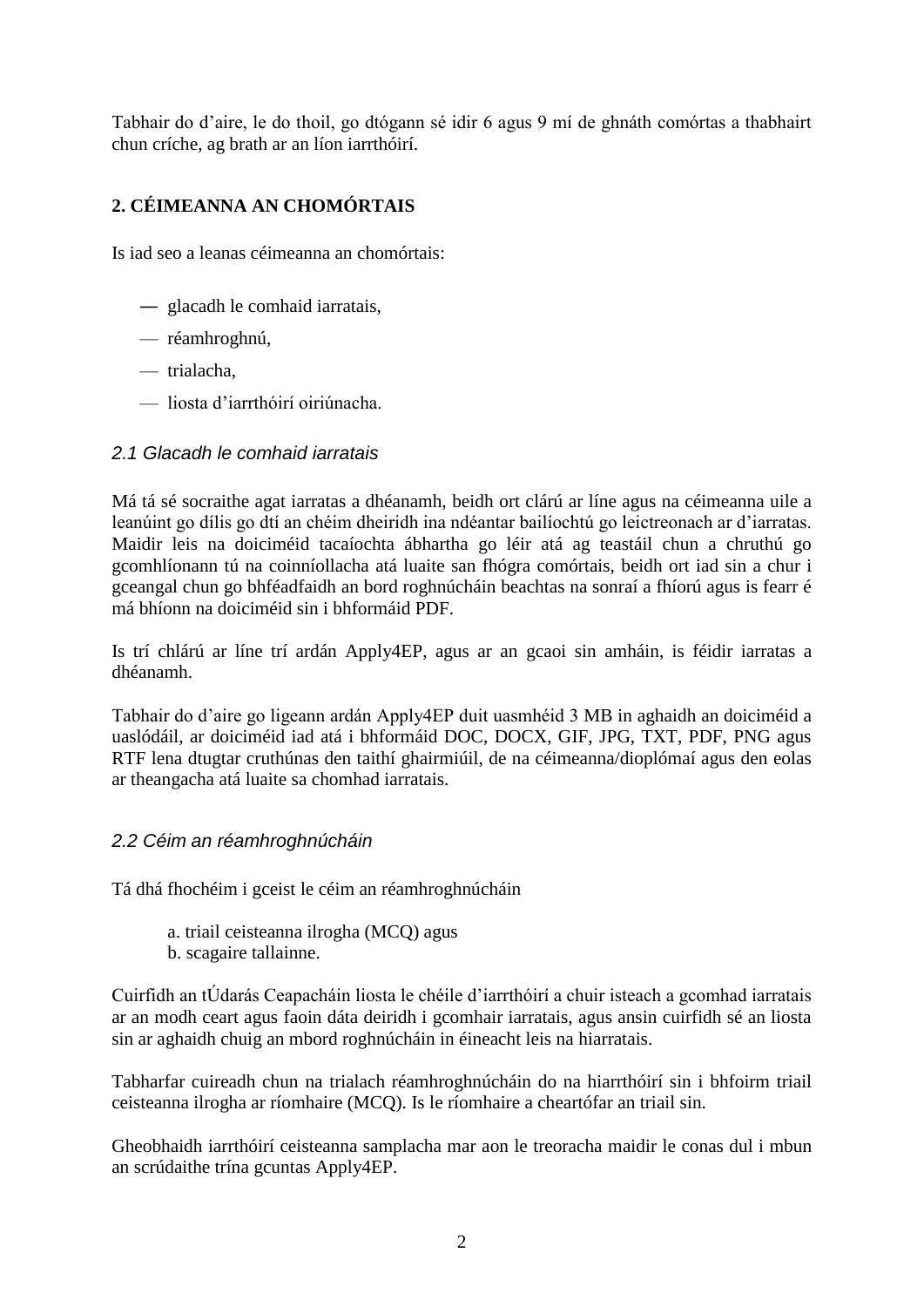Gheofar an scagaire tallainne in Iarscríbhinn III a ghabhann leis an treoir seo. **Ní mór duit é a chomhlánú agus a uaslódáil ar Apply4EP sa roinn Teangacha eile (éagsúil ó theanga 1 agus teanga 2 thuasluaite) - Doiciméid tacaíochta.**

Chun na hiarrthóirí a roghnú a dtabharfar cuireadh dóibh chun na dtrialacha scríofa, seiceálfaidh an bord roghnúcháin, in ord íslitheach marcanna arna ngnóthú i dtriail na gceisteanna ilrogha, cé acu a comhlíonadh nó nár comhlíonadh na coinníollacha ginearálta agus sonracha.

Ina dhiaidh sin, déanfaidh an bord roghnúcháin meastóireacht ar na hiarratais ina luaitear na cáilíochtaí (dioplómaí/céimeanna, eolas ar theangacha agus taithí ghairmiúil go sonrach) **is ábhartha** le haghaidh chineál na gcúraimí agus i gcomparáid leis na critéir roghnúcháin a luaitear san fhógra comórtais.

Chun an méid sin a dhéanamh, bunóidh an bord roghnúcháin a mheastóireacht bunaithe ar na freagraí arna dtabhairt ag an iarrthóir sa scagaire tallainne, **agus ar na freagraí sin amháin**, go dtí go mbeidh líon iarrthóirí roghnaithe ann arb ionann é agus líon na ndaoine ar féidir cuireadh a thabhairt dóibh chuig an gcéad chéim eile den chomórtas.

Chun an roghnú bunaithe ar cháilíochtaí a dhéanamh, déanfaidh an bord roghnúcháin scrúdú ar na freagraí a thabharfaidh na hiarrthóirí sa scagaire tallainne. Tabharfar idir 0 agus 4 phointe do gach freagra. Féadfaidh an bord roghnúcháin a chinneadh ualú a thabhairt do gach critéar roghnúcháin, ar ualú é a léiríonn a thábhacht choibhneasta, ó 1 go 3. Sa chás sin, iolrófar na pointí a shanntar do gach freagra faoin gcomhéifeacht ualaithe sin. Déanfar pointí gach iarrthóra a shuimiú chun na daoine is fearr a bhfuil a bpróifíl ag teacht le cúraimí an phoist a aithint.

I gcás ina bhfaighidh roinnt iarrthóirí an scór céanna don áit deiridh a bheidh ar fail, tabharfar cuireadh do na hiarrthóirí sin go léir chuig an gcéad chéim eile den chomórtas. Ní scrúdófar iarratais ná scagairí tallainne d'iarrthóirí atá faoi bhun na tairsí sin.

### *2.3 Trialacha*

Tá na trialacha go léir éigeantach agus tá feidhm dhíbeartha ag roinnt leo. Tá an líon uasta d'iarrthóirí a nglacfar leo i gcomhair na dtrialacha leagtha síos san fhógra comórtais. Tá tuairisc ar na trialacha agus ar an gcóras marcála ar fáil i Roinn B.3 den fhógra comórtais.

### **Sonraíochtaí teicniúla - Scrúduithe ar líne**

Maidir le scrúduithe a eagraítear ar líne, úsáideann Parlaimint na hEorpa soláthraí seirbhíse.

Dá bhrí sin, beidh ríomhaire ag teastáil uait a mbeidh ceann de na córais oibriúcháin seo a leanas aige:

- Microsoft Windows 7 nó leaganacha níos déanaí nó Apple OS X 10.10 'Yosemite' nó leaganacha níos déanaí i gcás MAC
- 1 GB de spás saor ar an diosca crua  $\ddot{ }$
- ceamara ceangailte nó ceamara ar cuid de do ríomhaire é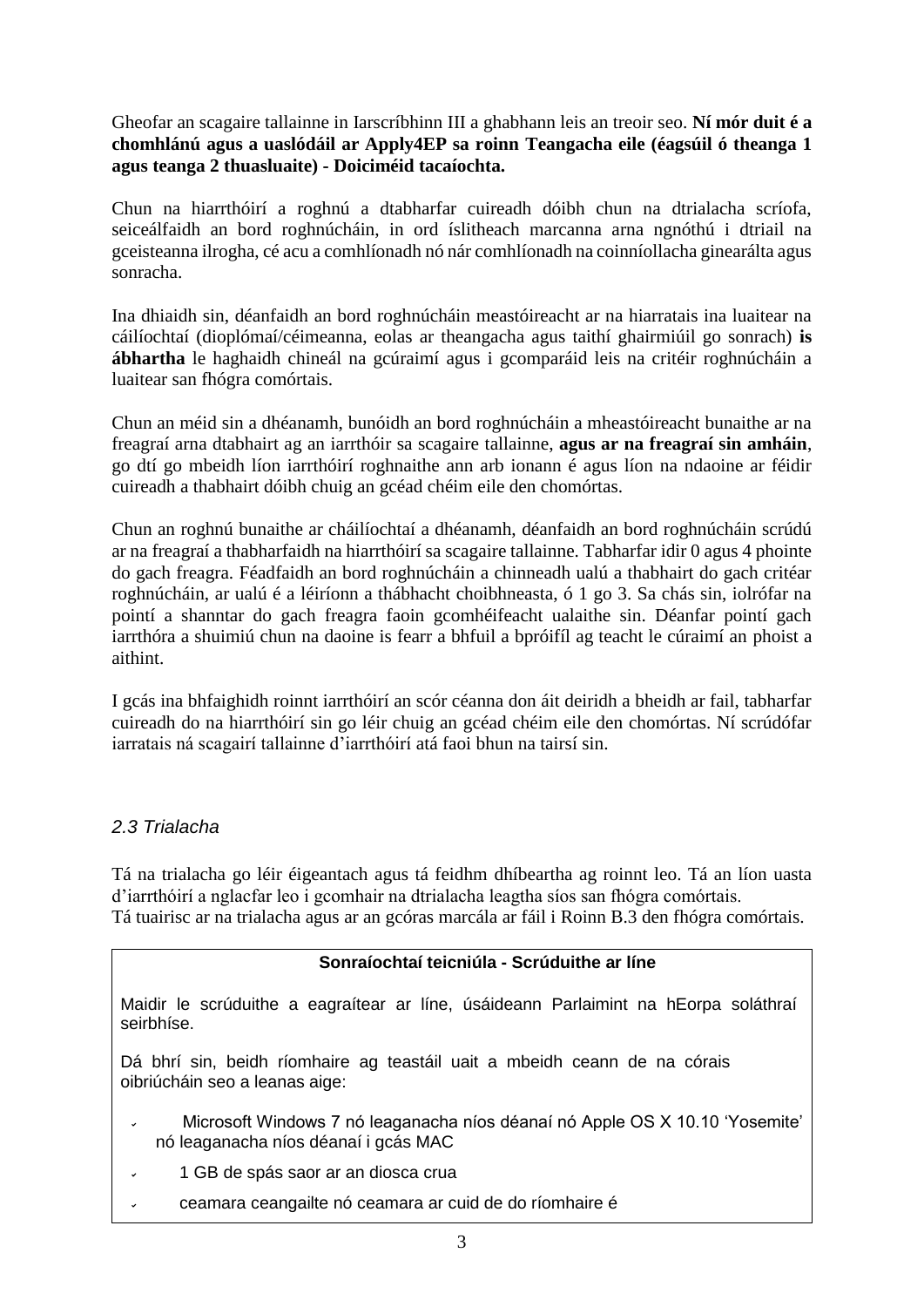nasc idirlín

4GB RAM

Ní oibreoidh na córais oibriúcháin XP, Vista ná cinn níos sine, Windows 10 S, Windows ARM (RT), MacOS níos sine ná 10.10, IOS (Ipad, Iphone), Android, Chromebook, Meaisín fíorúil, Linux (debian, ubuntu, etc.).

Ina theannta sin, beidh ort cearta riarthóra a bheith agat don ríomhaire chun bac a chur ar rochtain ar fheidhmchláir (doiciméid, bogearraí eile, suíomhanna gréasáin, etc.) cé is moite d'fheidhmchlár an tsoláthraí seirbhíse, agus an scrúdú ar siúl.

Ní mór duit a chinntiú go bhfuil do ríomhaire ar an dáta agus am ceart agus go bhfuil taifeach do scáileáin ceart.

**Ní mór duit an feidhmchlár a íoslódáil, a shuiteáil, a sheiceáil agus a thástáil seachtain amháin ar a laghad roimh an scrúdú.** Chun an feidhmchlár a thástáil, iarrtar ort bréagscrúdú réamhriachtanas teicniúil a dhéanamh nuair a bheidh sé suiteáilte agat. **Tá an bréagscrúdú réamhriachtanas teicniúil sin éigeantach,** ach ní bheidh sé san áireamh sa toradh a gheobhaidh tú. Cuirfidh sé ar do chumas cur amach a fháil ar an bhfeidhmchlár agus ar conas é a úsáid.

#### **Ní mór gach bogearra frithvíreas ar an ríomhaire a bheith díghníomhachtaithe le linn an scrúdaithe.**

Má bhíonn fadhb theicniúil agat ag céim ar bith den chomórtas, cuir an tAonad um Roghnú Tallainne ar an eolas faoi sin trí ríomhphost chuig: [PERS-](mailto:PERS-APPLY4EPContacts@europarl.europa.eu)[APPLY4EPContacts@europarl.europa.eu,](mailto:PERS-APPLY4EPContacts@europarl.europa.eu) nó trí do chuntas ar Apply4EP agus sonraigh go soiléir uimhir agus teideal an chomórtais agus an fhadhb a bhí ann, chun go mbeimid in ann an tsaincheist a fhiosrú agus bearta ceartaitheacha a dhéanamh más gá.

**Lá an scrúdaithe: Le linn an scrúdaithe, déan gach beart is gá chun nach mbeidh ort do ríomhaire a fhágáil. Tá tuilleadh faisnéise faoin gcaoi leis an scrúdú a dhéanamh agus faoin méid ba cheart a dhéanamh agus nár cheart a dhéanamh le linn na scrúduithe ar fáil sa 'Treoir d'iarrthóirí', a chuirfear chugat in éineacht leis an litir ina dtabharfar cuireadh chun an scrúdaithe duit.**

**Má tharlaíonn fadhb le linn an scrúdaithe, déan teagmháil láithreach leis an soláthraí seirbhíse ar an teileafón ag +33 1 83 62 09 28** ionas gur féidir an fhadhb a réiteach agus leanúint ar aghaidh le do scrúdú.

Más rud é nach ndéanfaidh iarrthóir na scrúduithe go léir, ní mharcálfar iad.

Ar chúiseanna eagrúcháin, d'fhéadfadh na trialacha a bheith ar siúl an lá céanna, ach marcálfar na trialacha sin san ord ina luaitear iad san fhógra comórtais. Dá réir sin, mura mbaineann iarrthóir amach an marc íosta atá riachtanach i gceann de na scrúduithe / na trialacha, ní mharcálfaidh an bord roghnúcháin an triail ina dhiaidh sin.

### *2.5 Liosta d'iarrthóirí oiriúnacha*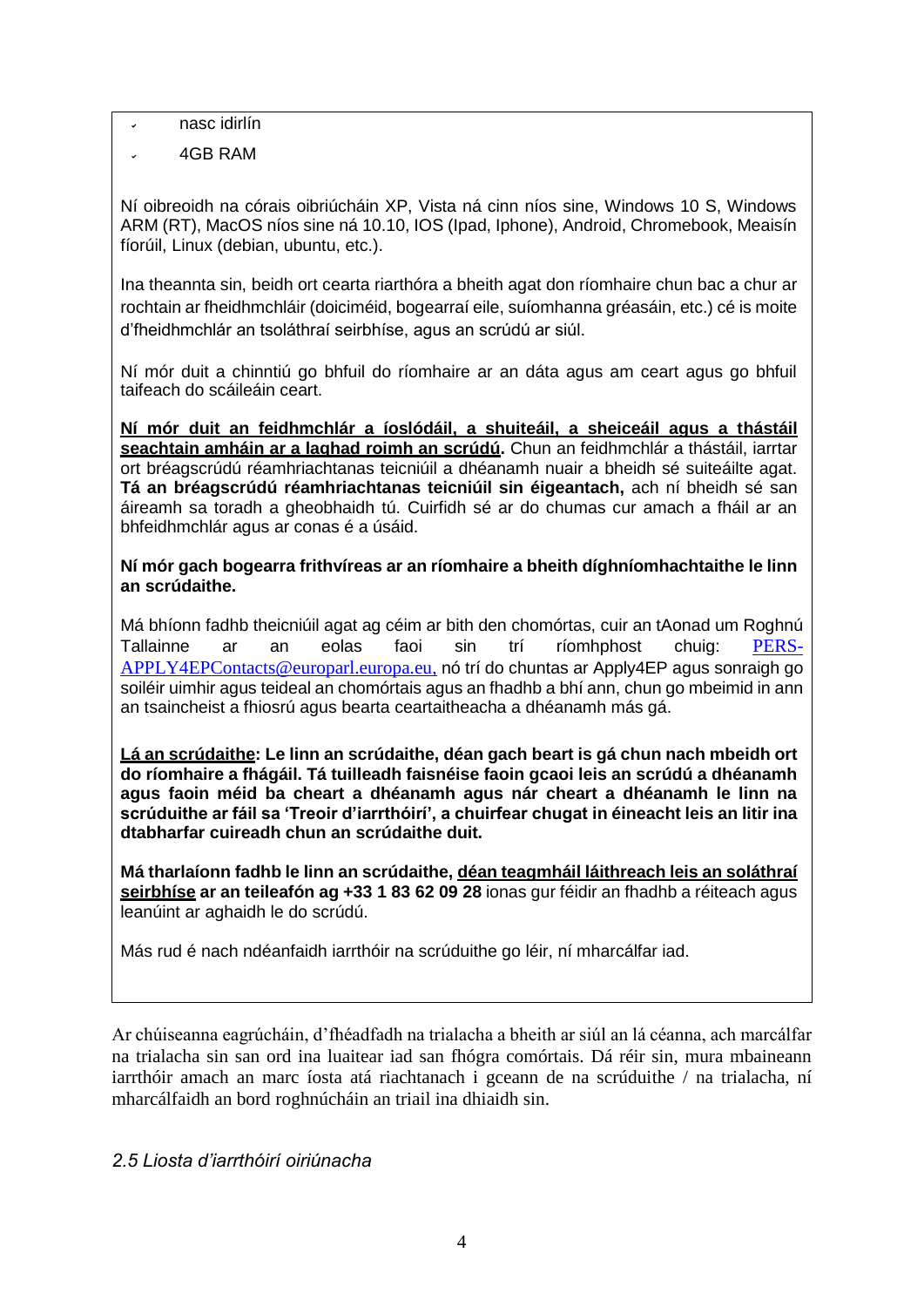Ní dhéantar ach an líon uasta iarrthóirí, mar a leagtar síos san fhógra comórtais, a chur ar an liosta d'iarrthóirí oiriúnacha. Poibleofar an liosta sin ar a mbeidh ainmneacha na n-iarrthóirí a roghnaíodh.

Is ionann ainm iarrthóra a bheith ar an liosta d'iarrthóirí oiriúnacha agus go bhféadfaidh ceann de sheirbhísí na hinstitiúide cuireadh chun agallaimh a thabhairt don duine sin, ach ní hionann é sin agus ceart ná ráthaíocht go ndéanfaidh an institiúid an t-iarrthóir sin a earcú.

### **3. CONAS IARRATAS A DHÉANAMH?**

### *3.1 Sonraí Ginearálta*

Sula ndéanfaidh tú iarratas, léigh go cúramach na coinníollacha riachtanacha san fhógra comórtais maidir le taithí ghairmiúil, oiliúint agus eolas ar theangacha. Ba cheart duit an fógra comórtais agus an treoir seo a léamh go cúramach agus glacadh leis na téarmaí a leagtar amach iontu. Tugtar cuireadh duit cur isteach ar na poist dá gcomhlíonann tú na critéir riachtanacha ar a laghad agus a bhfuil na hinniúlachtaí is gá dóibh agat, agus cruthúnas agat ina leith sin.

Cuireann Parlaimint na hEorpa ardán ar líne, Apply4EP, ar fáil ar féidir cur isteach ar a comórtais air. Is féidir dul chuig an ardán ag an seoladh seo a leanas: [https://apply4ep.gestmax.eu.](https://apply4ep.gestmax.eu/) Chun cuntas a chruthú ar Apply4EP, ba cheart cliceáil ar an táb 'Déan iarratas ar líne' atá le fáil ag deireadh an fhógra comórtais a dteastaíonn uait iarratas a dhéanamh ina leith agus na treoracha a leanúint.

Ní féidir leat ach aon chuntas amháin a chruthú. Is féidir leat, áfach, na mionsonraí atá cláraithe agat a mhodhnú chun an fhaisnéis a bhaineann leat a thabhairt cothrom le dáta.

Bíodh na doiciméid tacaíochta go léir atá le cur i gceangal le d'iarratas ullmhaithe roimh ré agat mar gur d'aon bhabhta amháin a chaithfear an t-iarratas a dhéanamh. **Tabhair do d'aire**: Níl córas cúltaca ag Apply4EP faoi láthair. Dá bhrí sin, má fhágann tú an leathanach gan do chomhad iarratais a bheith tugtha chun críche agat, caillfidh tú an fhaisnéis ar fad atá curtha suas agat agus beidh ort gach rud a dhéanamh arís.

Beidh ort an fhoirm iarratais **a chomhlánú ar líne** agus gach doiciméad tacaíochta a éilítear a chur i gceangal leis an iarratas, agus is fearr é má bhíonn na doiciméid tacaíochta sin i bhformáid PDF. **Ní mór an scagaire tallainne a chomhlánú agus teanga 3 atá liostaithe agat a lua go soiléir sa dearbhú maidir le heolas ar theanga 3 (Iarscríbhinn III). Nuair a bheidh an doiciméad comhlánaithe agat, ní mór duit é a uaslódáil chuig do chomhad iarratais sa roinn Teangacha eile (éagsúil ó theanga 1 agus teanga 2 thuasluaite) - Doiciméid tacaíochta.** Ní bheifear in ann clárú i ndiaidh an dáta deiridh don chomórtas a leagtar síos san fhógra comórtais. Moltar go láidir gan fanacht go dtí an lá deireanach sula gcuirtear iarratas isteach. Ní fhéadfar Parlaimint na hEorpa a chur faoi dhliteanas i gcás fadhbanna teicniúla ag an nóiméad deireanach a d'fhéadfadh tarlú de dheasca ró-ualú ar an gcóras.

Maidir le haon doiciméad eile a sheoltar, gan beann ar a bhfuil ann, seachas na doiciméid a cheanglófar agus iarratas ar líne á dhéanamh, ní chuirfear san áireamh iad.

Ní ghlacfaidh an tAonad um Roghnú Tallainne le hiarratais a chuirfear isteach trí lámhsheachadadh.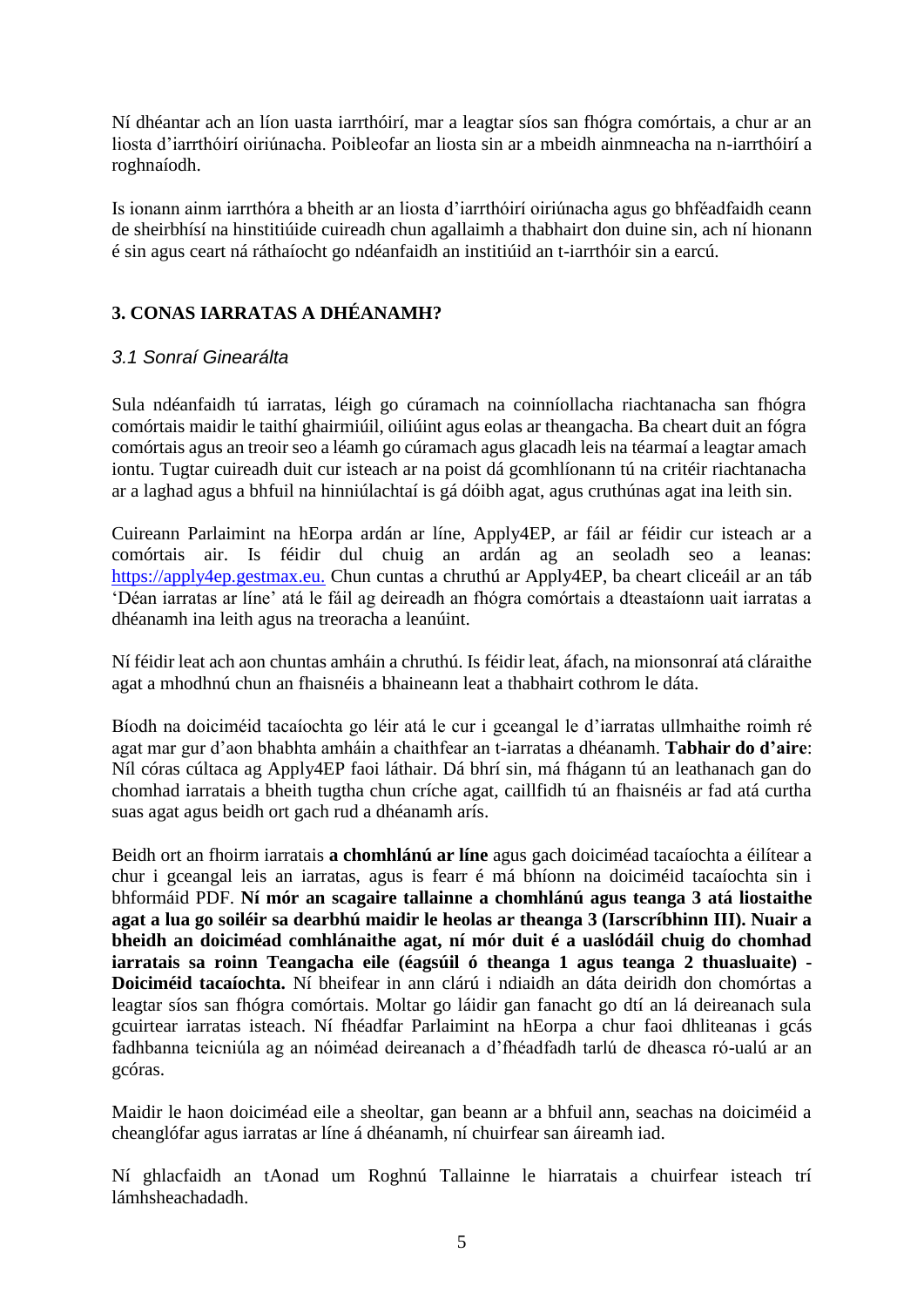Má tá tú faoi mhíchumas nó i gcúinsí ar leith a d'fhágfadh go bhféadfadh deacrachtaí a bheith agat le linn na dtrialacha (e.g. a bheith torrach nó leanbh agat atá fós á chothú ar an gcíoch, nó mar gheall go bhfuil fadhbanna sláinte agat nó go bhfuil tú faoi chóir dochtúra, etc.), ní foláir duit an méid sin a thabhairt le fios sa chomhad iarratais agus aon fhaisnéis ábhartha a sholáthar ionas go mbeidh an fhoireann riaracháin in ann, más féidir, bearta iomchuí a ghlacadh a mhéid a mheastar a bheith réasúnach. Más amhlaidh an cás, ba cheart duit aon socruithe speisialta a mheasann tú a bheith riachtanach chun do rannpháirtíocht sna trialacha a éascú a lua sa chomhad iarratais. Tabhair do d'aire, chun go gcuirfear d'éileamh ar shocruithe speisialta san áireamh, go n-iarrtar ort deimhniú ón údarás náisiúnta nó teastas leighis a sheoladh le d'iarratas. Déanfar na doiciméid tacaíochta a scrúdú ionas go bhféadfar socruithe réasúnacha a dhéanamh chun freastal ar do riachtanais.

### *3.2 Cén chaoi ar cheart comhad iarratais comhlánaithe a chur isteach?*

- 1. Déan iarratas ar líne trí dhul chuig an nasc san fhógra comórtais agus comhlánaigh go cruinn cúramach na réimsí ar gach leathanach gréasáin ar leith sa phróiseas, ag dul ar aghaidh céim ar chéim. Chun é sin a dhéanamh, ní mór duit cuntas AMHÁIN a bheith agat ar ardán Apply4EP, ar féidir leat é a chruthú trí chliceáil ar 'Déan iarratas ar líne'.
- 2. Déan na doiciméid tacaíochta riachtanacha go léir a chur i gceangal leis an iarratas, agus bíodh na doiciméid sin uimhrithe roimh ré agat agus is fearr é má bhíonn siad tiontaithe go dtí formáid PDF. Ceadaítear doiciméad a uaslódáil chuig ardán APPLY4EP **ar uasmhéid de 3MB do gach iontráil maidir le taithí ghairmiúil, do gach céim/dioplóma, don scagaire tallainne agus don deimhniú maidir le heolas ar theangacha.**
- 3. Déan d'iarratas a bhailíochtú trí na treoracha san fheidhmchlár a leanúint, agus bíodh sé sin déanta agat faoin dáta deiridh atá leagtha síos san fhógra comórtais. A luaithe a bheidh do chomhad iarratais bailíochtaithe, ní bheidh tú in ann aon athrú eile a dhéanamh ar an iarratas ná ní bheidh tú in ann aon doiciméad eile a chur leis.

### 3.3 *Cad iad na doiciméid tacaíochta nach mór a chur i gceangal leis an iarratas?*

### **3.3.1**

### **Sonraí Ginearálta**

Níor cheart go mbeadh an nóta 'Cóip dheimhnithe' luaite ar na doiciméid a uaslódálfaidh tú le d'iarratas ar líne, agus is fearr é má bhíonn na doiciméid sin i bhformáid PDF.

Ní fhéadfar tagairtí do shuíomhanna gréasáin a mheas mar dhoiciméid tacaíochta chun na críche sin.

Ní mheastar gur deimhniúcháin iad asphriontaí de leathanaigh as suíomhanna gréasáin, ach féadfar iad a chur i gceangal mar fhaisnéis bhreise agus chuige sin amháin.

### **Ní mheastar gurb ionann curriculum vitae agus doiciméad tacaíochta le haghaidh taithí ghairmiúil, céim(eanna)/dioplóma(í) nó eolas ar theangacha.**

Ní fhéadfaidh tú tagairt a dhéanamh do chlárú a rinneadh i gcomórtais nó nósanna imeachta roghnúcháin eile, ná do dhoiciméid a cuireadh isteach mar chuid d'iarratas a rinneadh roimhe sin.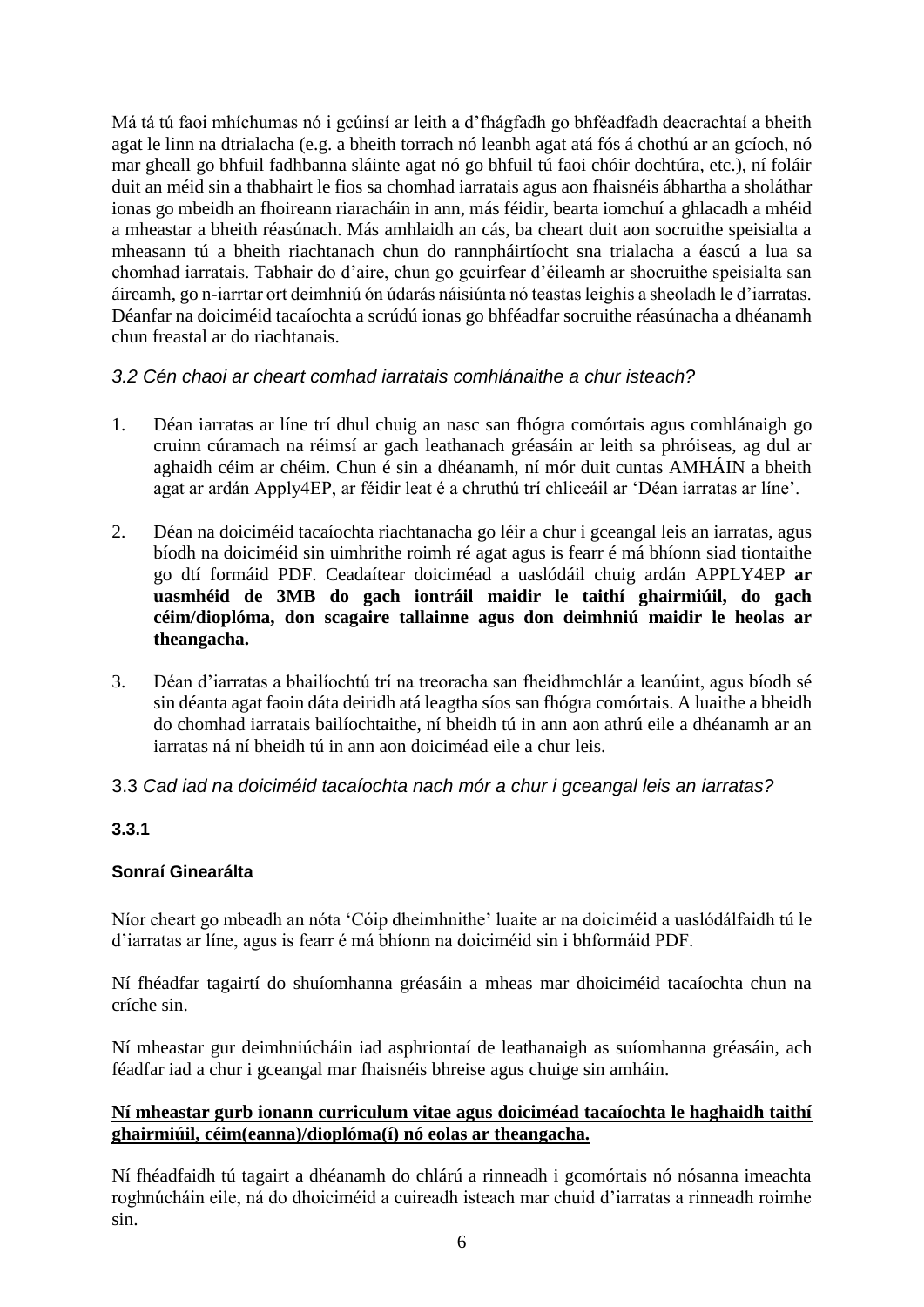**Más rud é, ag céim ar bith den chomórtas, go suítear go bhfuil an fhaisnéis a thugtar sa chomhad iarratais mícheart nó nach bhfuil an fhaisnéis sin ag luí leis na doiciméid a éilítear chun an chomhad iarratais a mheas, nach bhfuil na coinníollacha uile a leagtar amach san fhógra comórtais reatha á gcomhlíonadh, nó gur chruthaigh tú níos mó ná cuntas amháin, dearbhófar go bhfuil d'iarratas neamhbhailí agus cuirfear deireadh le do rannpháirtíocht sa chomórtas.**

### **3.3.2 Doiciméid tacaíochta a chruthaíonn go bhfuil na coinníollacha ginearálta á gcomhlíonadh**

Ní iarrtar doiciméad ar bith ag an bpointe seo chun a chruthú:

- go bhfuil tú i do náisiúnach de cheann amháin de Bhallstáit an Aontais Eorpaigh;
- go bhfuil do lánchearta mar shaoránach á dteachtadh agat;
- go bhfuil do dhualgais comhlíonta agat i ndáil leis na hoibleagáidí seirbhíse míleata is infheidhme de réir dlí;
- go bhfuil na teistiméireachtaí carachtair agat is iomchuí do na cúraimí atá i gceist a chomhlíonadh;
- go bhfuil an t-eolas ar theangacha 1 agus 2 agat atá luaite sa chomhad iarratais.

**Ní mór duit tic a chur sa bhosca le taobh 'Dearbhú ar onóir'.** Is leis an tic sin a dhearbhaíonn tú ar d'onóir go bhfuil na coinníollacha sin á gcomhlíonadh agat agus go bhfuil an fhaisnéis a thugann tú fíor agus iomlán. Iarrfar ort na doiciméid sin a chur ar fáil nuair a dhéanfar tú a earcú.

#### **3.3.3 Doiciméid tacaíochta le haghaidh na gcoinníollacha sonracha agus le haghaidh an scagaire tallainne**

Tá ort an fhaisnéis go léir agus na doiciméid uile a sholáthar don bhord roghnúcháin a chuirfidh ar chumas an bhoird sin beachtas na faisnéise atá tugtha sa chomhad iarratais a dheimhniú.

#### **Dioplómaí/céimeanna agus/nó teastais lena ndeimhnítear gur bhain na hiarrthóirí cáilíocht amach i gcúrsa léinn**

Ní foláir duit cóip de na dioplómaí nó teastais oideachais mheánscoile, dioplómaí/céimeanna ollscoile nó teastais atá agat lena ndeimhnítear gur bhain tú cáilíocht amach i gcúrsa léinn ar an leibhéal a éilítear san fhógra comórtais a uaslódáil le d'iarratas ar líne agus is fearr é má bhíonn na doiciméid sin i bhformáid PDF. Tabharfaidh an bord roghnúcháin aird, i ndáil leis sin, ar chórais dhifriúla oideachais Bhallstáit an Aontais Eorpaigh (Iarscríbhinn I den treoir seo).

Maidir le dioplómaí/céimeanna tríú leibhéal, ní foláir an fhaisnéis is mionsonraithe agus is féidir a chur ar fáil, go háirithe maidir leis na hábhair a ndearnadh staidéar orthu agus an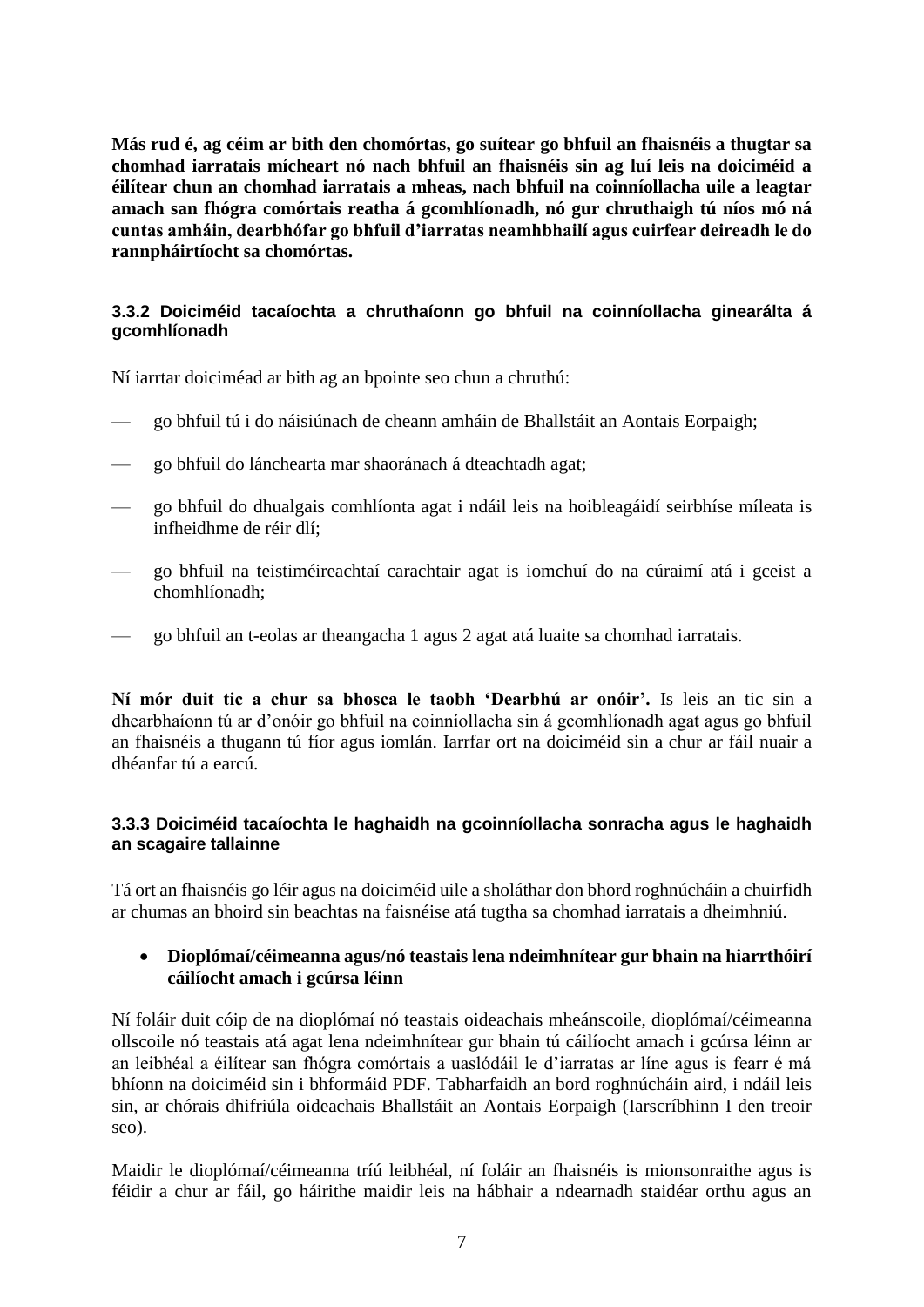tréimhse a mhair na cúrsaí, ionas go mbeidh ar chumas an bhoird roghnúcháin a mheas cé chomh hábhartha do chúraimí an phoist atá na dioplómaí/céimeanna sin.

Maidir le hoiliúint theicniúil nó ghairmiúil, nó cúrsaí breisoideachais nó speisialtóireachta, ní foláir duit a chur in iúl an cúrsaí lánaimseartha, cúrsaí páirtaimseartha nó ranganna oíche a bhí i gceist leo, agus na hábhair a rinneadh, mar aon le fad oifigiúil na gcúrsaí. Iarrtar ort an fhaisnéis sin ar fad a uaslódáil in aon doiciméad amháin agus is fearr é má bhíonn sé i bhformáid PDF.

### **Taithí ghairmiúil**

Más rud é go n-éilítear taithí ghairmiúil san fhógra comórtais, ní chuirfear san áireamh ach amháin an taithí ghairmiúil atá faighte ag an iarrthóir **i ndiaidh dó an chéim/dioplóma nó an cháilíocht léinn is gá a bhaint amach**. Ní foláir cruthúnas a bheith sna doiciméid tacaíochta de **thréimhse agus leibhéal** na taithí gairmiúla agus ní mór an cur síos ar an **gcineál cúraimí a cuireadh i gcrích** a bheith **chomh mionsonraithe agus is féidir** ionas go mbeidh ar chumas an bhoird roghnúcháin a mheas cé chomh hábhartha do chúraimí an phoist atá an taithí ghairmiúil sin. Má tá níos mó ná doiciméad amháin agat don taithí ghairmiúil chéanna, beidh ort iad sin a uaslódáil mar aon doiciméad amháin.

Ní foláir go mbeidh doiciméad tacaíochta ann le haghaidh gach tréimhse den obair ghairmiúil lena mbaineann, mar shampla:

- deimhniúcháin ó iarfhostóirí agus ón bhfostóir reatha lena ndeimhnítear an taithí ghairmiúil a éilítear chun cur isteach ar an gcomórtas;
- más rud é, ar chúiseanna rúndachta, nach féidir leis na hiarrthóirí na deimhniúcháin sin a chur i gceangal leis an iarratas, *tá sé ríthábhachtach*, ina n-ionad sin, go ndéantar fótachóip den chonradh oibre nó den litir earcaíochta agus/nó den chéad duillín pá agus den duillín pá deiridh agus go ndéantar leagan leictreonach den fhótachóip sin a chur i gceangal leis an iarratas;
- $-$  i gcás nach thar ceann fostóra a rinneadh an obair ghairmiúil (duine féinfhostaithe, duine a ghabhann le saorghairmeacha etc.), glacfar mar chruthúnas le sonraisc ina dtugtar mionsonraí faoi na seirbhísí a soláthraíodh nó le haon doiciméad tacaíochta oifigiúil eile atá ábhartha.

### **Eolas ar theangacha**

I gcás próifílí teanga, agus má iarrtar sin san fhógra comórtais, beidh ort cruthúnas a thabhairt de do thríú teanga agus, b'fhéidir, do cheathrú teanga, as measc 24 theanga oifigiúla an Aontais Eorpaigh, trí dhearbhú a chomhlánú agus leibhéal an eolais ar an teanga a shonrú (Iarscríbhinn III).

### **Scagaire tallainne**

Ní mór duit sraith ceisteanna a fhreagairt. Tá na ceisteanna bunaithe ar na critéir atá leagtha síos san fhógra comórtais agus déanfaidh an bord roghnúcháin meastóireacht ar do fhreagraí. Déanfaidh gach iarrthóir i gcomórtas gach ceist a fhreagairt. Cuirfear freagraí gach iarrthóra faoi bhráid an bhoird roghnúcháin sa chreat struchtúrtha céanna, rud a chuideoidh leis an mbord meastóireacht chúramach agus oibiachtúil a dhéanamh ar bhuanna na n-iarrthóirí ar fad i gcomparáid lena chéile.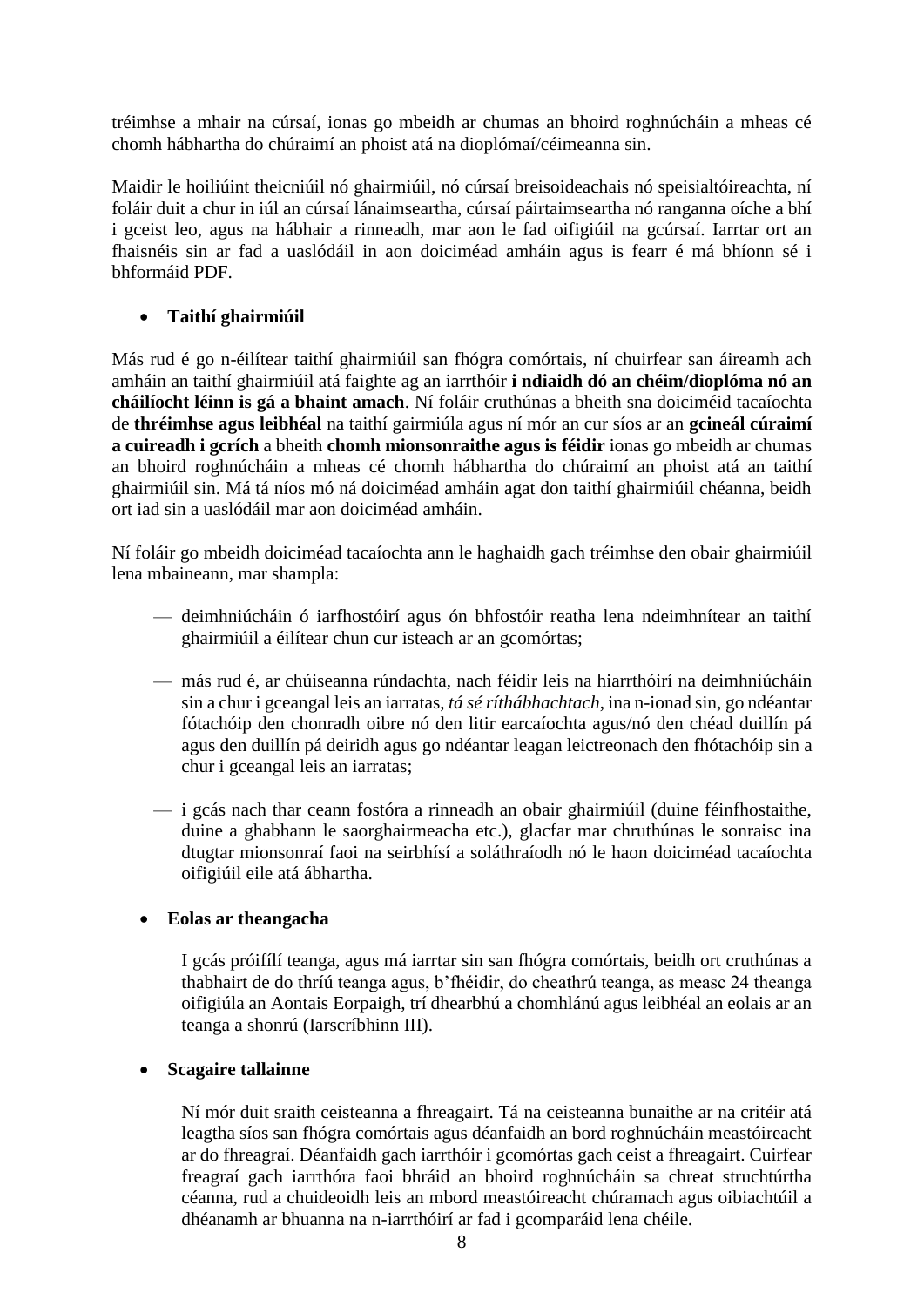### **4. DÍCHÁILIÚ**

Dícháileofar thú sna cásanna seo a leanas:

- más rud é, ag céim ar bith den chomórtas, go suítear go bhfuil an fhaisnéis a thugtar sa chomhad iarratais mícheart nó nach bhfuil an fhaisnéis sin ag luí leis na doiciméid a éilítear chun an comhad iarratais a mheas nó nach bhfuil na coinníollacha uile a leagtar amach san fhógra comórtais reatha á gcomhlíonadh;
- más rud é gur chruthaigh tú níos mó ná aon chuntas amháin;
- más rud é go ndéanann tú teagmháil dhíreach nó indíreach le comhaltaí an bhoird roghnúcháin.

### **5. CUMARSÁID**

I bhfianaise na freagrachta atá ort, ní foláir duit gach cúram a ghlacadh lena chinntiú go bhfuil an clárú ar líne comhlánaithe go cuí, go bhfuil gach doiciméad tacaíochta a éilítear curtha i gceangal leis an iarratas agus go bhfuil an t-iarratas bailíochtaithe in Apply4EP roimh an dáta deiridh chun iarratas a dhéanamh faoi mar a leagtar síos san fhógra comórtais. Tabharfar deimhniú ar gach iarratas bailí a dhéantar trí Apply4EP trí theachtaireacht ríomhphoist ón ardán féin ina luafar go bhfuil an clárú déanta.

**Ní thabharfar aird ar aon iarratas a chuirtear isteach ar mhodh eile seachas trí Apply4EP. Dá réir sin, is saothar in aisce é iarratas a chur isteach tríd an bpost, is cuma más litir chláraithe é nó nach ea. Ní ghlacfaidh an tAonad um Roghnú Tallainne le hiarratais a chuirfear isteach trí lámhsheachadadh.**

Déanfar an comhfhreagras go léir ó Pharlaimint na hEorpa maidir leis an gcomórtas, lena náirítear cuireadh chuig trialacha agus cur in iúl na dtorthaí, a sheoladh chugat le teachtaireachtaí ríomhphoist chuig an seoladh a bheidh tugtha agat sa chomhad iarratais le linn duit clárú ar líne. Is ort féin atá an fhreagracht na teachtaireachtaí i do chuntas ríomhphoist a sheiceáil go tráthrialta agus do chuntas a thabhairt cothrom le dáta má tharlaíonn aon athrú ar do chuid sonraí pearsanta. Is i dteanga an fhógra, mar atá roghnaithe ag na hiarrthóirí, a dhéanfar gach cumarsáid leis na hiarrthóirí (lena n-áirítear an cuireadh chun na dtrialacha agus foilsiú na dtorthaí).

Chun a áirithiú go mbeidh an bord roghnúcháin neamhspleách, tá toirmeasc ar na hiarrthóirí i gcúinse ar bith aon teagmháil a dhéanamh leis, go díreach nó go hindíreach, agus má dhéanann siad é sin d'fhéadfaí iad a eisiamh ón gcomórtas.

Is ar an Aonad um Roghnú Tallainne atá an cúram déileáil le gach comhfhreagras leis na hiarrthóirí go dtí go mbeidh an comórtas críochnaithe. Má tá cuntas Apply4EP agat cheana, féadfaidh tú teachtaireacht a sheoladh uaidh. Mura bhfuil go fóill, féadfaidh tú scríobh chuig an seoladh seo a leanas: [PERS-APPLY4EPContacts@europarl.europa.eu](mailto:PERS-APPLY4EPContacts@europarl.europa.eu)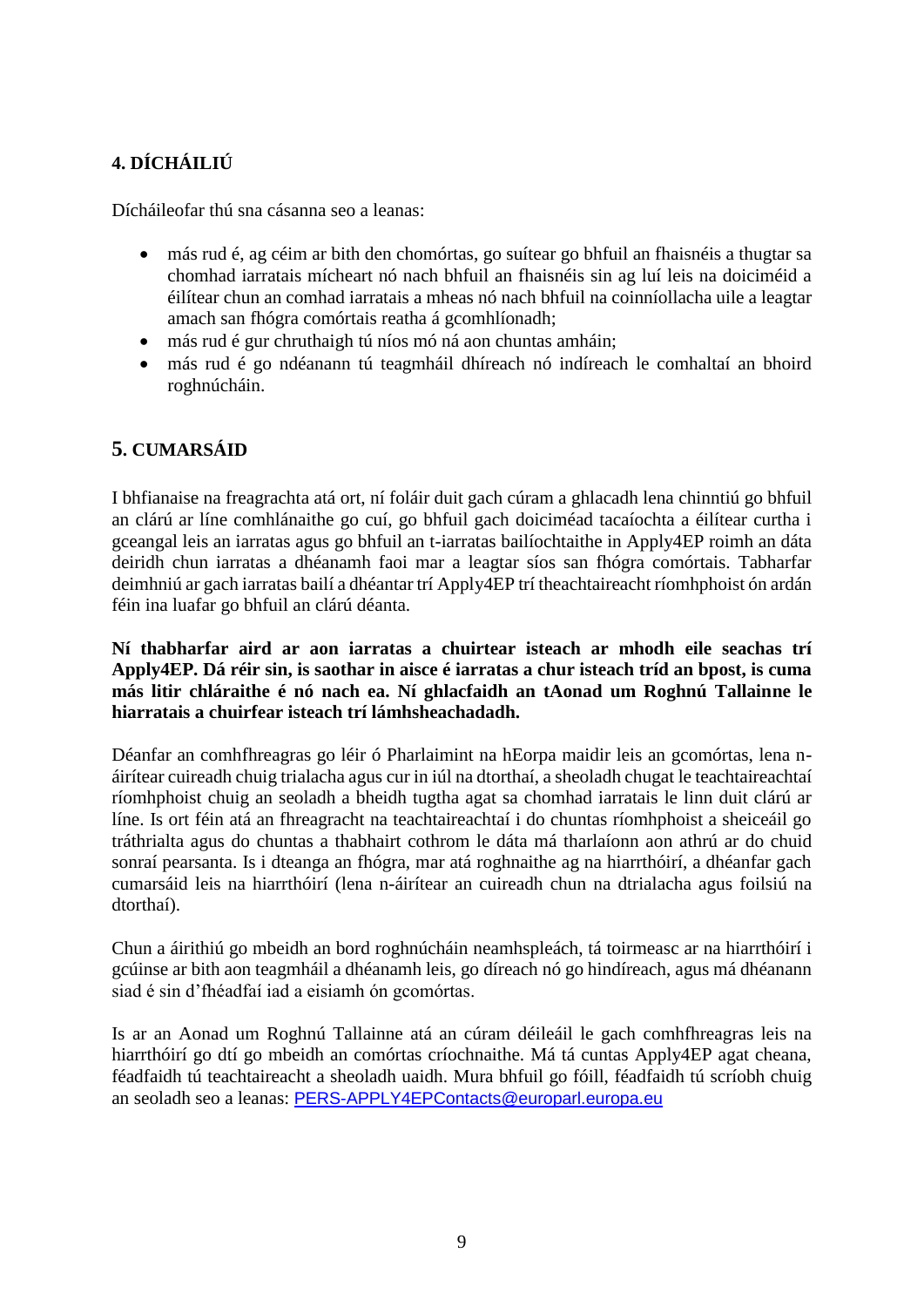### 6**. FAISNÉIS GHINEARÁLTA**

### *6.1 Comhionannas Deiseanna*

Glacann Parlaimint na hEorpa fíorchúram chun gach cineál idirdhealaithe a sheachaint le linn an nós imeachta roghnúcháin.

Is fostóir comhionannais deiseanna í agus glacann sí le hiarratais gan idirdhealú a dhéanamh ar fhorais ar bith amhail inscne, cine, dath, bunadh eitneach nó sóisialta, tréithe géiniteacha, teanga, reiligiún nó creideamh, tuairimí polaitiúla nó aon tuairim eile, a bheith i do dhuine de mhionlach náisiúnta, maoin, breith, míchumas, aois, gnéaschlaonadh, stádas pósta nó stádas teaghlaigh.

### *6.2 Iarrataí ó iarrthóirí ar fhaisnéis a bhaineann leo a rochtain*

I gcomhthéacs an chomórtais, tá ceart sonrach ag na hiarrthóirí faisnéis áirithe a bhaineann leo go díreach agus go leithleach a rochtain, faoi réir na gcoinníollacha a dtugtar tuairisc anseo thíos orthu. De bhua an chirt sin, féadfaidh Parlaimint na hEorpa an fhaisnéis bhreise seo a leanas a sholáthar d'iarrthóirí arna iarraidh sin dóibh:

- a) i gcás iarrthóirí nár éirigh leo sna trialacha scríofa agus/nó nach bhfuil i measc na niarrthóirí a fuair cuireadh chuig na trialacha cainte, féadfaidh siad cóip a fháil de na páipéir a scríobh siad do na trialacha mar aon le cóip de na bileoga meastóireachta pearsanta ina bhfuil trácht an bhoird roghnúcháin i dtaobh chomh maith agus a d'éirigh leo. Ní foláir aon iarraidh a dhéanamh laistigh d'aon mhí amháin ón dáta ar seoladh an teachtaireacht ríomhphoist ag tabhairt fógra don iarrthóir faoin gcinneadh.
- b) i gcás iarrthóirí ar tugadh cuireadh chuig na trialacha cainte dóibh agus nach bhfuil a nainm ar an liosta d'iarrthóirí oiriúnacha, ní chuirfear na marcanna a fuair siad sna trialacha éagsúla in iúl dóibh go dtí go mbeidh an liosta d'iarrthóirí oiriúnacha tarraingthe suas ag an mbord roghnúcháin. Arna iarraidh sin dóibh agus le haghaidh na dtrialacha uile, idir thrialacha scríofa agus trialacha ó bhéal, féadfaidh siad cóip a fháil den bhileog meastóireachta pearsanta ina bhfuil trácht an bhoird roghnúcháin i dtaobh chomh maith agus a d'éirigh leo. Ní foláir aon iarraidh ar chóip a dhéanamh laistigh d'aon mhí amháin ón dáta ar seoladh an teachtaireacht ríomhphoist ag tabhairt fógra don iarrthóir faoin gcinneadh gan é a chur ar an liosta d'iarrthóirí oiriúnacha.
- c) cuirfear in iúl do na hiarrthóirí a bheidh ar an liosta d'iarrthóirí oiriúnacha gur éirigh leo sa chomórtas.

Déileálfar le hiarrataí i gcomhréir leis an gceanglas go ndéantar obair an bhoird roghnúcháin ar mhodh rúin, amhail dá bhforáiltear i Rialacháin Foirne Oifigigh an Aontais Eorpaigh (Airteagal 6 d'Iarscríbhinn III) agus i gcomhlíonadh na rialacha maidir le cosaint daoine nádúrtha a mhéid a bhaineann le sonraí pearsanta a phróiseáil.

### *6.3 Cosaint sonraí pearsanta*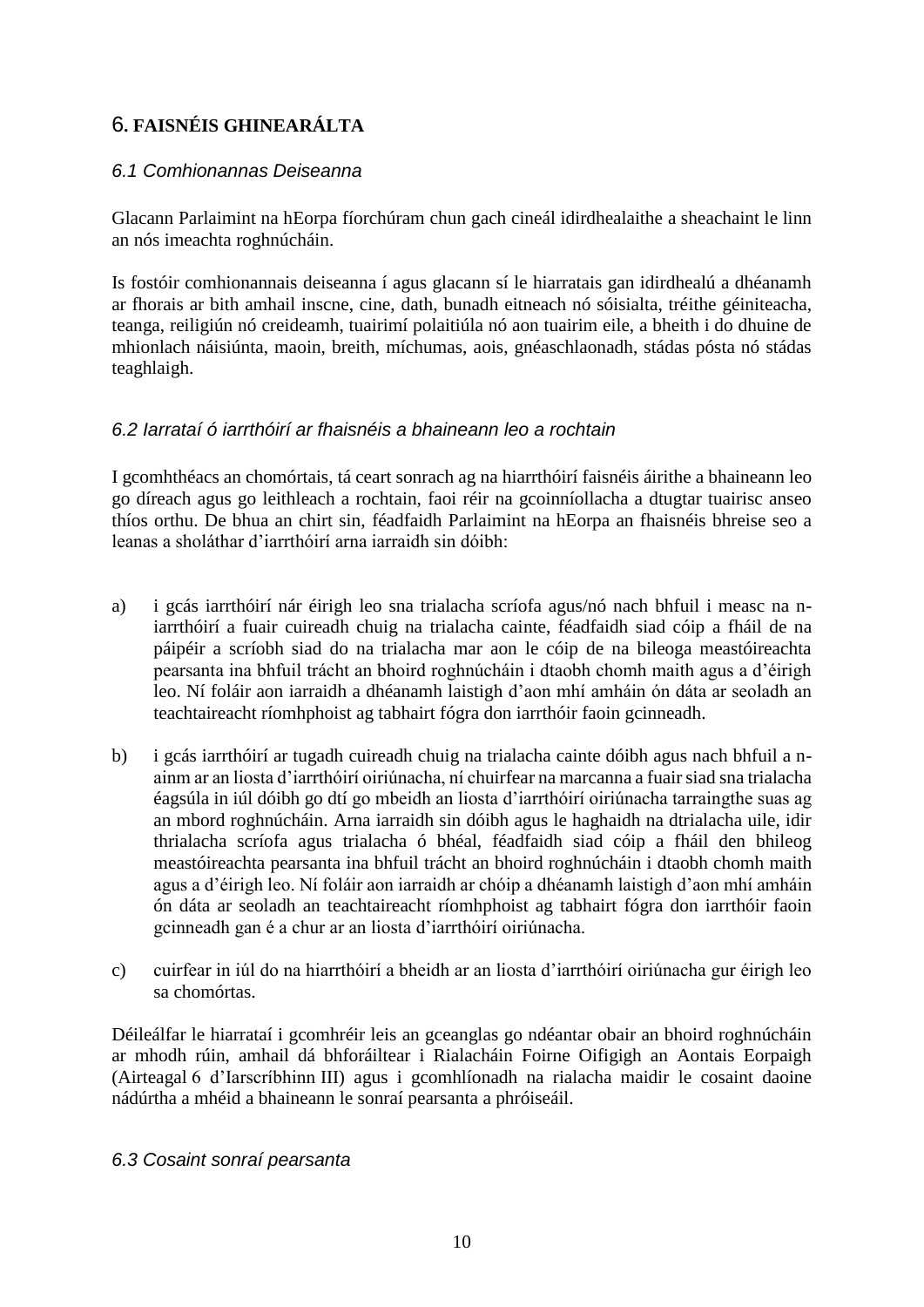Déanann Parlaimint na hEorpa, ina cáil mar an comhlacht atá freagrach as eagrú comórtas, a áirithiú go bpróiseáiltear sonraí pearsanta na n-iarrthóirí i ndlúthchomhlíonadh Rialachán (AE) 2018/1725 ó Pharlaimint na hEorpa agus ón gComhairle an 23 Deireadh Fómhair 2018 maidir le daoine nadúrtha a chosaint i ndáil le sonraí pearsanta a bheith á bpróiseáil ag institiúidí, comhlachtaí, oifigí agus gníomhaireachtaí an Aontais agus maidir le saorghluaiseacht sonraí den sórt sin, agus lena n-aisghairtear Rialachán (CE) Uimh. 45/2001 agus Cinneadh Uimh. 1247/2002/CE *(Iris Oifigiúil an Aontais Eorpaigh L 295, 21.11.2018)*, go sonrach a mhéid a bhaineann le rúndacht agus slándáil na sonraí sin.

#### *6.4 Speansais taistil agus chothaithe i gcás trialacha a eagraítear i bpearsa*

Déanfar ranníocaíocht i dtreo speansais taistil agus chothaithe a thabhairt do na hiarrthóirí a dtabharfar cuireadh chun na dtrialacha dóibh. Déanfar mionsonraí faoin gcomórtas agus na rátaí is infheidhme a thabhairt sa teachtaireacht lena dtugtar cuireadh don iarrthóir chun na dtrialacha.

Glacfar leis gurb é an seoladh a thabharfaidh an t-iarrthóir sa chomhad iarratais an áit óna bhfágfaidh an t-iarrthóir le dul chuig an áit ina n-iarrfar air na trialacha a dhéanamh. I ndáil leis sin, ní fhéadfar aird a thabhairt ar athrú ar an seoladh a chuirfidh an t-iarrthóir in iúl tar éis do Pharlaimint na hEorpa cuirí chun na dtrialacha a sheoladh, ach amháin sa chás go measann an Pharlaimint go bhfuil *force majeure* i gceist nó gur cás é atá go hiomlán eisceachtúil.

### **7. IARRATAÍ AR ATHBHREITHNIÚ – ACHOMHAIRC – GEARÁIN CHUIG AN OMBUDSMAN EORPACH**

Tá faisnéis maidir le hiarrataí ar athbhreithniú, achomhairc agus gearáin chuig an Ombudsman Eorpach in Iarscríbhinn II den treoir seo.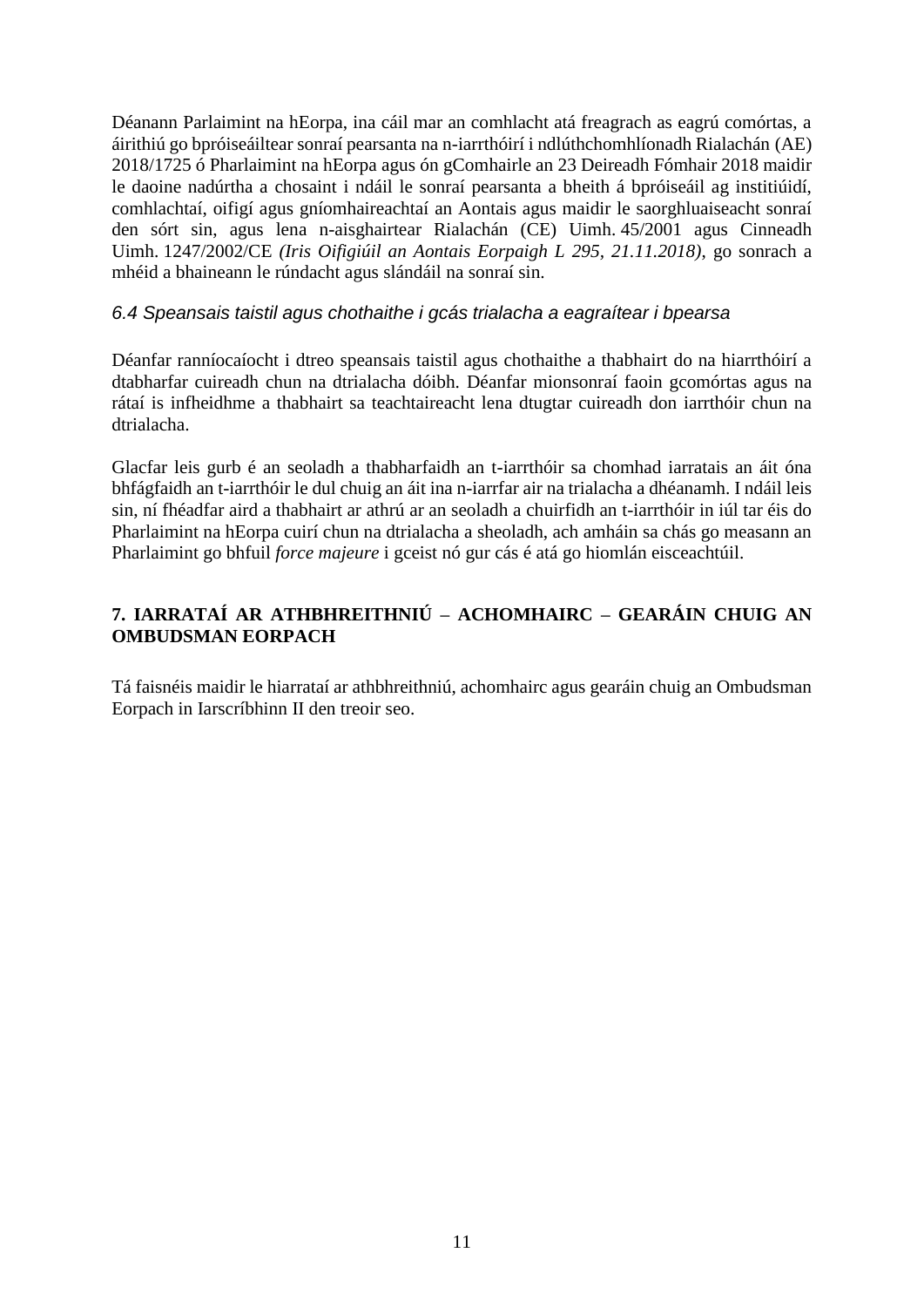# **IARSCRÍBHINN I**

Treoir **tháscach** de na cáilíochtaí is iomchuí chun cur isteach ar chomórtais do ghrúpa feidhme AD<sup>1</sup>  $\overline{1}$ 

| Treoir <b>thascach</b> de na cailíochtaí is iomchuí chun cur isteach ar chomortais do ghrupa feidhme AD <sup>T</sup> . |                                                                                                                                                                                                                                                                                                                                                                                                                                                                                                                                                                                                                                  |                                                                                                                                         |  |
|------------------------------------------------------------------------------------------------------------------------|----------------------------------------------------------------------------------------------------------------------------------------------------------------------------------------------------------------------------------------------------------------------------------------------------------------------------------------------------------------------------------------------------------------------------------------------------------------------------------------------------------------------------------------------------------------------------------------------------------------------------------|-----------------------------------------------------------------------------------------------------------------------------------------|--|
| <b>TÍR</b>                                                                                                             | Cúrsa ollscoile a mhaireann ceithre bliana ar a laghad                                                                                                                                                                                                                                                                                                                                                                                                                                                                                                                                                                           | Cúrsa ollscoile a mhaireann trí bliana ar<br>a laghad                                                                                   |  |
| Belgique -<br>België -<br><b>Belgien</b>                                                                               | Licence/Licentiaat / Diplôme d'études approfondies (DEA) /<br>Diplôme d'études spécialisées (DES) / Diplôme d'études<br>supérieures spécialisées (DESS) / Gediplomeerde in de<br>Voortgezette Studies (GVS) / Gediplomeerde in de<br>Gespecialiseerde Studies (GGS) / Gediplomeerde in de<br>Aanvullende Studies (GAS)<br>Agrégation de l'enseignement secondaire supérieur (AESS)/<br>Aggregaat<br>Ingénieur industriel/Industrieel ingenieur / Master - 60/120 ECTS /<br>Master complémentaire - 60 ECTS ou plus<br>Agrégation de l'enseignement secondaire supérieur (AESS) - 30<br><b>ECTS</b><br>Doctorat/Doctoraal Diploma | Bachelor académique (dit «de transition») -<br>180 ECTS<br>Academisch gerichte Bachelor - 180 ECTS                                      |  |
| България                                                                                                               | Диплома за висше образование Бакалавър - 240 ECTS /<br>Магистър - 300 ECTS / Доктор<br>Магистър след Бакалавър - 60 ECTS / Магистър след<br>Професионален бакалавър по  - 120 ECTS                                                                                                                                                                                                                                                                                                                                                                                                                                               |                                                                                                                                         |  |
| Česká<br>republika                                                                                                     | Diplom o ukončení vysokoškolského studia / Magistr / Doktor                                                                                                                                                                                                                                                                                                                                                                                                                                                                                                                                                                      | Diplom o ukončení bakalářského studia<br>(Bakalář)                                                                                      |  |
| <b>Danmark</b>                                                                                                         | Kandidatgrad/Candidatus / Master/Magistergrad (Mag.Art) /<br>Licenciatgrad / Ph.d.-grad                                                                                                                                                                                                                                                                                                                                                                                                                                                                                                                                          | Bachelorgrad (B.A or B. Sc) /<br>Professionsbachelorgrad / Diplomingeniør                                                               |  |
| <b>Deutschland</b>                                                                                                     | Master (alle Hochschulen) / Diplom (Univ.) / Magister /<br>Staatsexamen / Doktorgrad                                                                                                                                                                                                                                                                                                                                                                                                                                                                                                                                             | Bachelor / Fachhochschulabschluss (FH)<br>Staatsexamen (Regelstudienzeit 3 Jahre)                                                       |  |
| Eesti                                                                                                                  | Rakenduskõrghariduse diplom Bakalaureusekraad (160 ainepunkti)<br>/ Magistrikraad / Arstikraad / Hambaarstikraad / Loomaarstikraad /<br>Filosoofiadoktor / Doktorikraad (120-160 ainepunkti)                                                                                                                                                                                                                                                                                                                                                                                                                                     | Bakalaureusekraad (min 120 ainepunkti) /<br>Bakalaureusekraad (< 160 ainepunkti)                                                        |  |
| Éire/Ireland                                                                                                           | Céim Onórach Bhaitsiléara (4 bliana/240 ECTS) Honours Bachelor<br>Degree (4 years/ 240 ECTS) / Céim Ollscoile University Degree /<br>Céim Mháistir (60-120 ECTS) Master's Degree (60-120 ECTS) /<br>Céim Dhochtúra Doctorate                                                                                                                                                                                                                                                                                                                                                                                                     | Céim Onórach Bhaitsiléara (3 bliana/180<br>ECTS) (BA, B.Sc, B. Eng) Honours<br>Bachelor Degree (3 years/180 ECTS) (BA,<br>B.Sc, B. Eng) |  |
| Ελλάδα                                                                                                                 | Πτυχίο (ΑΕΙ πανεπιστημίου, πολυτεχνείου, ΤΕΙ υποχρεωτικής<br>τετραετούς φοίτησης) 4 χρόνια (1ος κύκλος)<br>Μεταπτυχιακό Δίπλωμα Ειδίκευσης (2ος κύκλος)<br>Διδακτορικό Δίπλωμα (3ος κύκλος)                                                                                                                                                                                                                                                                                                                                                                                                                                      |                                                                                                                                         |  |
| España                                                                                                                 | Licenciado / Ingeniero / Arquitecto / Graduado / Máster<br>Universitario / Doctor                                                                                                                                                                                                                                                                                                                                                                                                                                                                                                                                                | Diplomado / Ingeniero técnico<br>Arquitecto técnico/Maestro                                                                             |  |
| <b>France</b>                                                                                                          | Maîtrise / MST (maîtrise des sciences et techniques) / MSG<br>(maîtrise des sciences de gestion)<br>DEST (diplôme d'études supérieures techniques) / DRT (diplôme<br>de recherche technologique)<br>DESS (diplôme d'études supérieures spécialisées) / DEA (diplôme<br>d'études approfondies)<br>Master 1 / Master 2 professionnel / Master 2 recherche<br>Diplôme des grandes écoles / Diplôme d'ingénieur / Doctorat                                                                                                                                                                                                           | Licence                                                                                                                                 |  |
| <b>Italia</b>                                                                                                          | Diploma di Laurea (DL) — da 4 a 6 anni / Laurea specialistica (LS) /<br>Laurea magistrale (LM) / Master universitario di primo livello /<br>Master universitario di secondo livello / Diploma di Specializzazione<br>(DS) / Dottorato di ricerca (DR)                                                                                                                                                                                                                                                                                                                                                                            | Diploma universitario (3 anni) / Diploma di<br>Scuola diretta a fini speciali (3 anni) /<br>Laurea - L180 crediti                       |  |

<u>.</u> ( 1 ) Déantar daoine a fhostú ar ghráid 7 go 16 de ghrúpa feidhme AD faoin gcoinníoll breise go bhfuil taithí ghairmiúil iomchuí de bhliain amháin ar a laghad acu.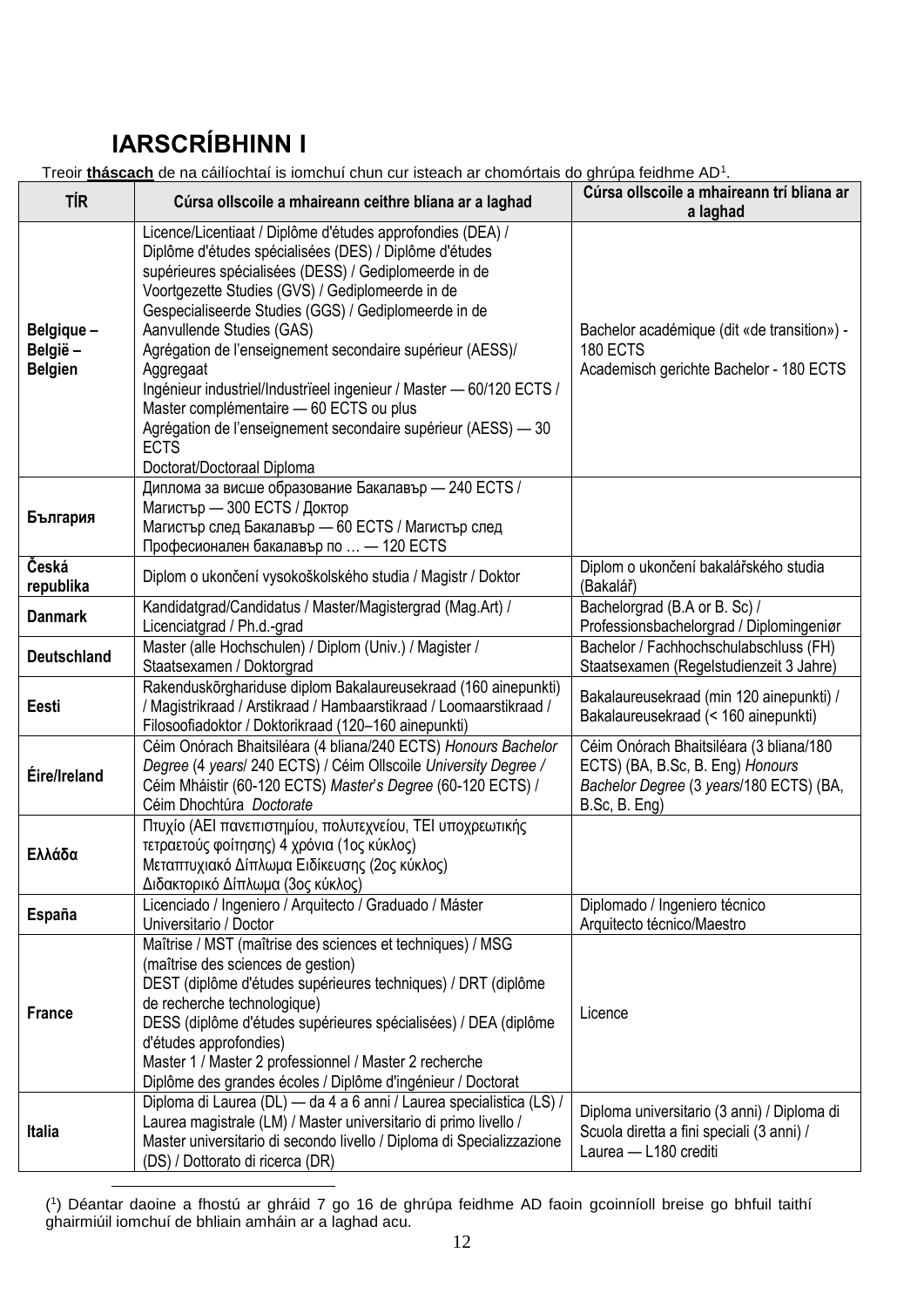| Κύπρος                       | Πανεπιστημιακό Πτυχίο/Bachelor<br>Master / Doctorat                                                                                                                                                                                                                                                                                                                                                                                                                  |                                                                                                                                                                                                                                     |
|------------------------------|----------------------------------------------------------------------------------------------------------------------------------------------------------------------------------------------------------------------------------------------------------------------------------------------------------------------------------------------------------------------------------------------------------------------------------------------------------------------|-------------------------------------------------------------------------------------------------------------------------------------------------------------------------------------------------------------------------------------|
| Latvija                      | Bakalaura diploms (160 kredīti) / Profesionālā bakalaura diploms /<br>Maģistra diploms / Profesionālā maģistra diploms / Doktora grāds                                                                                                                                                                                                                                                                                                                               | Bakalaura diploms (min. 120 kredīti)                                                                                                                                                                                                |
| Lietuva                      | Aukštojo mokslo diplomas / Bakalauro diplomas / Magistro<br>diplomas / Daktaro diplomas / Meno licenciato diplomas                                                                                                                                                                                                                                                                                                                                                   | Profesinio bakalauro diplomas Aukštojo<br>mokslo diplomas                                                                                                                                                                           |
| Luxembourg                   | Master / Diplôme d'ingénieur industriel / DESS en droit européen                                                                                                                                                                                                                                                                                                                                                                                                     | Bachelor / Diplôme d'ingénieur technicien                                                                                                                                                                                           |
| Magyarország                 | Egyetemi oklevél / Alapfokozat - 240 kredit / Mesterfokozat /<br>Doktori fokozat                                                                                                                                                                                                                                                                                                                                                                                     | Főiskolai oklevél / Alapfokozat - 180 kredit<br>vagy annál több                                                                                                                                                                     |
| <b>Malta</b>                 | Bachelor's degree / Master of Arts / Doctorate                                                                                                                                                                                                                                                                                                                                                                                                                       | Bachelor's degree                                                                                                                                                                                                                   |
| <b>Nederland</b>             | <b>HBO Bachelor degree</b><br>HBO/WO Master's degree<br>Doctoraal examen /Doctoraat                                                                                                                                                                                                                                                                                                                                                                                  | Bachelor (WO)                                                                                                                                                                                                                       |
| Österreich                   | Master Magister/Magistra<br>Magister/Magistra (FH)<br>Diplom-Ingenieur/in<br>Diplom-Ingenieur/in (FH)<br>Doktor/in<br>PhD                                                                                                                                                                                                                                                                                                                                            | Bachelor<br>Bakkalaureus/Bakkalaurea<br>Bakkalaureus/Bakkalaurea (FH)                                                                                                                                                               |
| Polska                       | Magister / Magister inżynier<br>Dyplom doktora                                                                                                                                                                                                                                                                                                                                                                                                                       | Licencjat / Inżynier                                                                                                                                                                                                                |
| Portugal                     | Licenciado / Mestre / Doutor                                                                                                                                                                                                                                                                                                                                                                                                                                         | Bacharel / Licenciado                                                                                                                                                                                                               |
| Republika<br><b>Hrvatska</b> | Baccalaureus / Baccalaurea (Sveučilišni Prvostupnik /<br>Prvostupnica)<br>Stručni Specijalist<br>Master degree (magistar struke) 300 kredit min<br>magistar inženjer/ magistrica inženjerka (mag. ing).<br>Doktor struke / Doktor umjetnosti                                                                                                                                                                                                                         | Baccalaureus / Baccalaurea (Sveučilišni<br>Prvostupnik / Prvostupnica)                                                                                                                                                              |
| România                      | Diplomă de Licență / Diplomă de inginer / Diplomă de urbanist /<br>Diplomă de Master / Diplomă de Studii Aprofundate / Certificat de<br>atestare (studii academice postuniversitare) / Diplomă de doctor                                                                                                                                                                                                                                                             | Diplomă de Licență                                                                                                                                                                                                                  |
| Slovenija                    | Univerzitetna diploma/ Magisterij / Specializacija / Doktorat                                                                                                                                                                                                                                                                                                                                                                                                        | Diploma o pridobljeni visoki strokovni<br>izobrazbi                                                                                                                                                                                 |
| Slovensko                    | diplom o ukončení vysokoškolského štúdia / bakalár (Bc.) /<br>magister magister/inžinier / ArtD                                                                                                                                                                                                                                                                                                                                                                      | diplom o ukončení bakalárskeho štúdia<br>(bakalár)                                                                                                                                                                                  |
| Suomi/<br><b>Finland</b>     | Maisterin tutkinto - Magister-examen<br>Ammattikorkeakoulututkinto - Yrkeshögskoleexamen (min 160<br>opintoviikkoa - studieveckor)<br>Tohtorin tutkinto (Doktorsexamen) joko 4 vuotta tai 2 vuotta<br>lisensiaatin tutkinnon jälkeen — antingen 4 år eller 2 år efter<br>licentiatexamen / Lisensiaatti/Licentiat                                                                                                                                                    | Kandidaatin tutkinto - Kandidatexamen /<br>Ammattikorkeakoulututkinto -<br>Yrkeshögskoleexamen (min 120<br>opintoviikkoa — studieveckor)                                                                                            |
| <b>Sverige</b>               | Magisterexamen (akademisk examen omfattande minst 160 poäng<br>varav 80 poäng fördjupade studier i ett ämne + uppsats<br>motsvarande 20 poäng eller två uppsatser motsvarande 10 poäng<br>vardera) / Licentiatexamen / Doktorsexamen<br>Meriter på avancerad nivå: Magisterexamen, 1 år, 60<br>högskolepoäng / Masterexamen, 2 år, 120 högskolepoäng<br>Meriter på forskarnivå: Licentiatexamen, 2 år, 120 högskolepoäng /<br>Doktorsexamen, 4 år, 240 högskolepoäng | Kandidatexamen (akademisk examen<br>omfattande minst 120 poäng varav 60<br>poäng fördjupade studier i ett ämne +<br>uppsats motsvarande 10 poäng)<br>Meriter på grundnivå:<br>Kandidatexamen, 3 år, 180 högskolepoäng<br>(Bachelor) |
| <b>United</b><br>Kingdom     | Honours Bachelor degree / Master's degree (MA, MB, MEng, MPhil,<br>MSc) / Doctorate                                                                                                                                                                                                                                                                                                                                                                                  | (Honours) Bachelor degree<br>NB: Master's degree in Scotland                                                                                                                                                                        |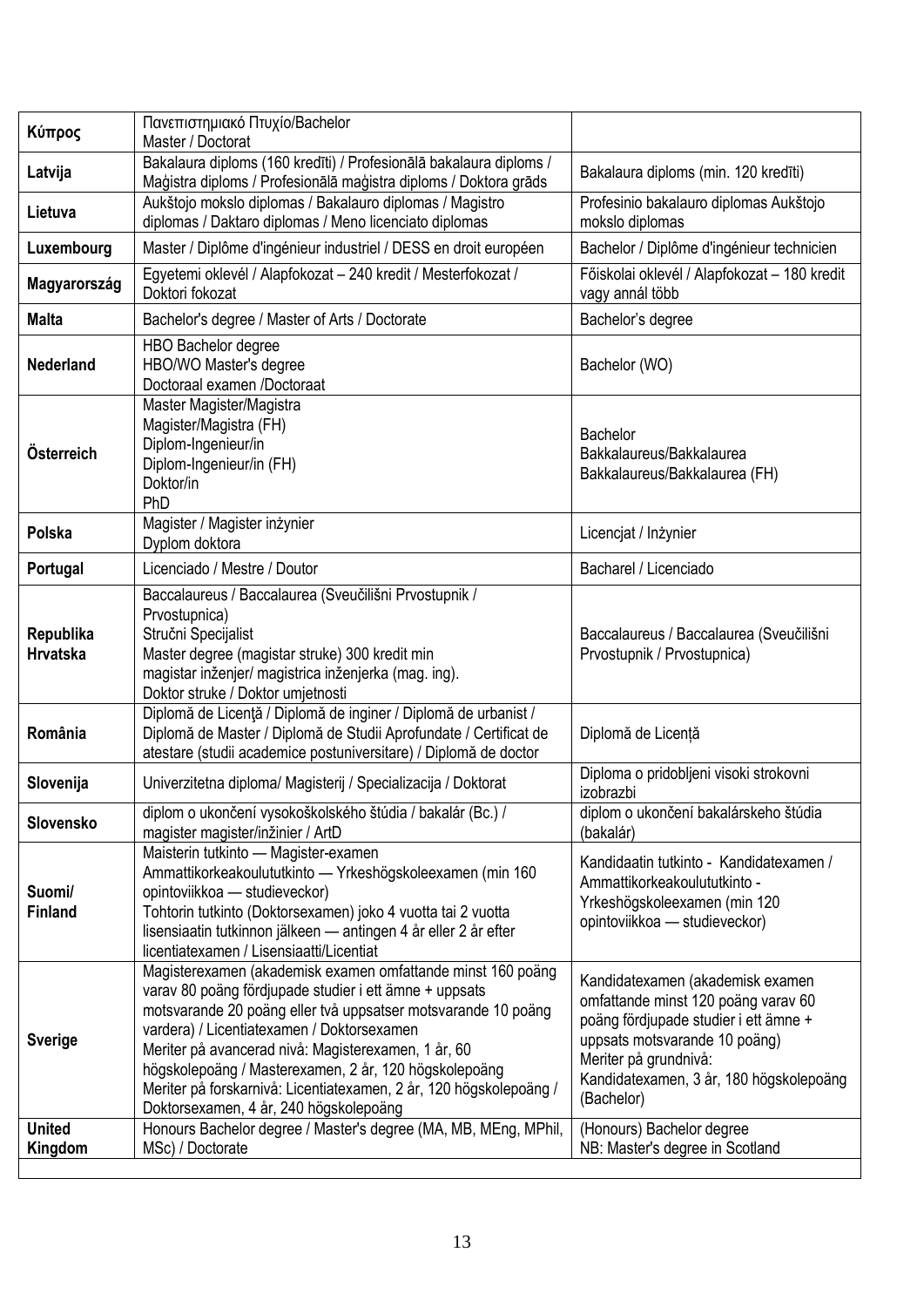## **IARSCRÍBHINN II**

### **IARRATAÍ AR ATHBHREITHNIÚ – ACHOMHAIRC – GEARÁIN CHUIG AN OMBUDSMAN EORPACH**

Más rud é go measann tú go ndearnadh cinneadh díobhálach i d'aghaidh, féadfaidh tú a iarraidh go ndéanfaí athbhreithniú ar an gcinneadh sin, féadfaidh tú nós imeachta achomhairc a thionscnamh nó féadfaidh tú gearán a thaisceadh leis an Ombudsman Eorpach $(2)$ .

#### **Iarrataí ar athbhreithniú**

Féadfaidh tú a iarraidh ar an mbord roghnúcháin athbhreithniú a dhéanamh ar na cinntí seo a leanas:

- gan cuireadh a thabhairt duit chuig triail scríofa, agus
- gan cuireadh a thabhairt duit chuig na trialacha cainte.

Ní féidir a iarraidh ar an mbord roghnúcháin athbhreithniú a dhéanamh ar an gcinneadh gan ainm iarrthóra a chur ar an liosta d'iarrthóirí oiriúnacha.

Ní mór iarrataí ar athbhreithniú, agus iad réasúnaithe go cuí, a sheoladh trí do chuntas Apply4EP laistigh de **10 lá féilire ón dáta a seoladh an teachtaireacht ríomhphoist inar tugadh fógra i dtaobh an chinnidh**. Seolfar freagra chuig an duine lena mbaineann a luaithe agus is féidir.

### **Achomhairc**

**–** Ba cheart aon ghearán bunaithe ar Airteagal 90(2) de Rialacháin Foirne Oifigigh an Aontais Eorpaigh $(3)$  a dhíriú chuig:

M. le Secrétaire général Parlement européen Bât. Konrad Adenauer 2929 Luxembourg LUXEMBOURG

Tá an rogha seo ar fáil ag gach céim den chomórtas.

Tarraingítear d'aird ar an bhfíoras go bhfuil cumhacht lánroghnach fhorleathan ag boird roghnúcháin a mbreithiúnas féin a thabhairt, agus gur go neamhspleách a dhéanann siad a gcinntí agus nach féidir leis an údarás ceapacháin na cinntí sin a athrú. Ní féidir srian a chur

<sup>&</sup>lt;u>.</u> ( 2 ) Ní dhéanfaidh athbhreithnithe, achomhairc ná gearáin chuig an Ombudsman Eorpach aon chur isteach ar obair an bhoird roghnúcháin.

<sup>(</sup> 3 ) Rialachán (CEE, Euratom, CEGC) Uimh. 259/68 ón gComhairle (IO L 56, 4.3.1968, lch. 1), arna leasú le Rialachán (CE, Euratom) Uimh. 723/2004 (IO L 124, 27.4.2004, lch. 1) agus arna leasú go deireanach le Rialachán (AE, Euratom) Uimh. 1023/2013 ó Pharlaimint na hEorpa agus ón gComhairle an 22 Deireadh Fómhair 2013 lena leasaítear Rialacháin Foirne Oifigigh an Aontais Eorpaigh agus Coinníollacha Fostaíochta Sheirbhísigh eile an Aontais Eorpaigh (IO L 287, 29.10.2013, lch. 15).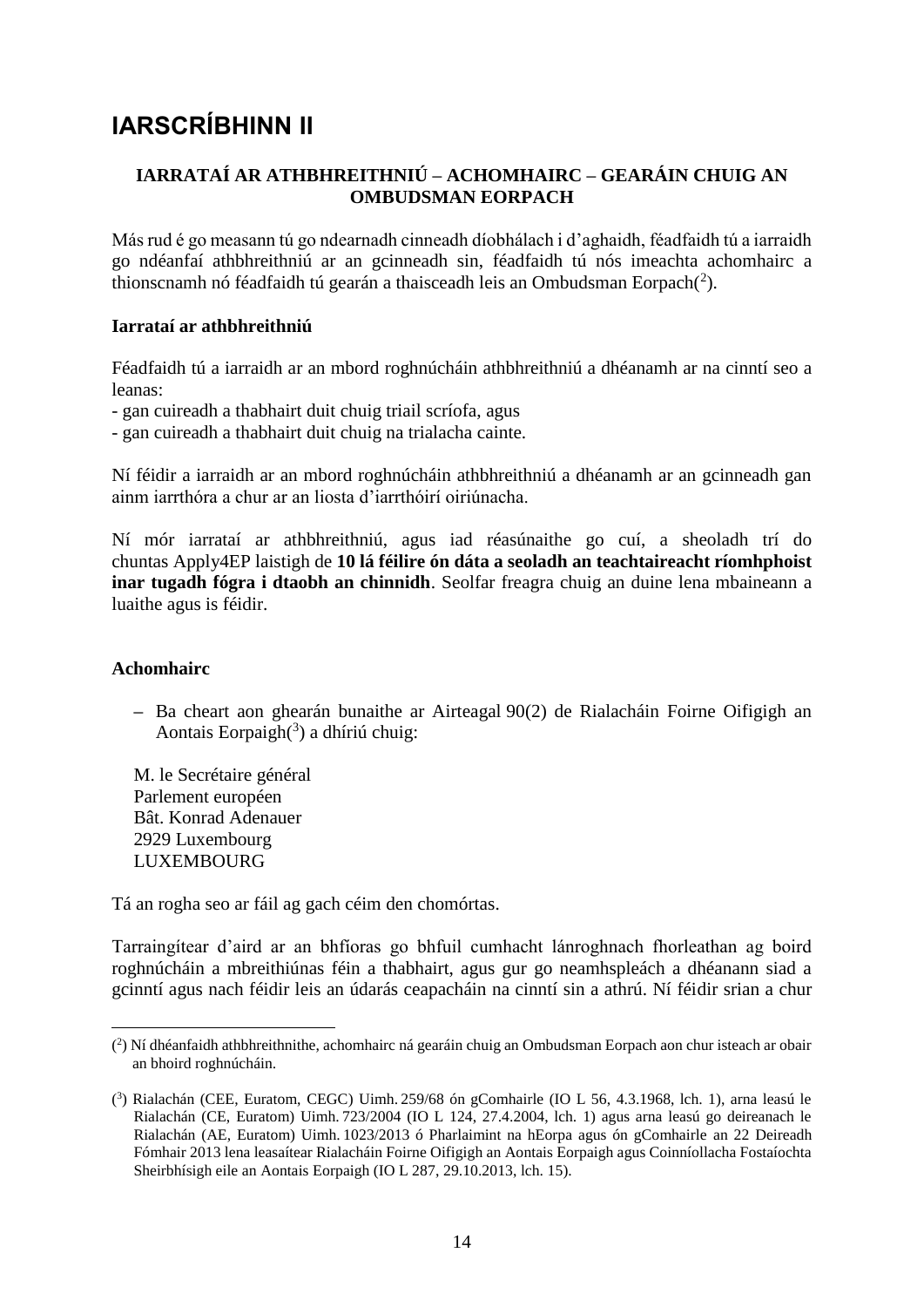leis an gcumhacht sin ach amháin sa chás inar léir go ndearnadh sárú soiléir ar na rialacha a rialaíonn a gcuid oibre. Féadfar, dá bhrí sin, cinneadh a dhéanann bord roghnúcháin a agóid go díreach os comhair Chúirt Ghinearálta an Aontais Eorpaigh fiú amháin mura mbíonn gearán taiscthe cheana féin faoi Airteagal 90(2) de Rialacháin Foirne Oifigigh an Aontais Eorpaigh.

#### - Féadfaidh tú achomharc a dhéanamh chuig: Tribunal de l'Union européenne 2925 Luxembourg LUXEMBOURG,

bunaithe ar Airteagal 270 den Chonradh ar Fheidhmiú an Aontais Eorpaigh agus ar Airteagal 91 de Rialacháin Foirne Oifigigh an Aontais Eorpaigh.

Níl an rogha seo ar fáil ach amháin maidir le cinntí a ghlacfaidh an bord roghnúcháin.

Ní fhéadfar achomharc a dhéanamh chuig Cúirt Ghinearálta an Aontais Eorpaigh i gcoinne cinntí riaracháin lena ndiúltaítear glacadh le hiarrthóir i gcomórtas ar fhorais nach bhfuil an tiarratas ag comhlíonadh na gcoinníollacha incháilitheachta a leagtar amach i Roinn B.1. den fhógra comórtais ach amháin sa chás go mbíonn gearán taiscthe ar dtús, de réir mar atá sonraithe thuas.

Ní fhéadfar achomharc chuig Cúirt Ghinearálta an Aontais Eorpaigh a dhéanamh ach amháin trí dhlíodóir atá údaraithe chun cleachtadh os comhair cúirte i mBallstát den Aontas Eorpach nó sa Limistéar Eorpach Eacnamaíoch.

Tosaíonn na tréimhsí ama a leagtar síos in Airteagal 90 agus in Airteagal 91 de Rialacháin Foirne Oifigigh an Aontais Eorpaigh, a bhfuil feidhm acu maidir leis an dá chineál achomhairc, ón dáta a tugadh fógra den chinneadh bunaidh a bhfuil éifeacht dhíobhálach aige nó, sa chás gur iarraidh ar athbhreithniú atá i gceist, ón dáta a tugadh fógra i dtaobh chinneadh an bhoird roghnúcháin tar éis an athbhreithnithe.

### **Gearáin chuig an Ombudsman Eorpach**

Is féidir le hiarrthóir, faoi mar is féidir le gach saoránach den Aontas Eorpach, gearán a dhéanamh leis an Ombudsman Eorpach:

Médiateur européen 1, avenue du Président Robert Schuman - BP 403 67001 STRASBOURG CEDEX FRANCE,

faoi Airteagal 228(1) den Chonradh ar Fheidhmiú an Aontais Eorpaigh agus i gcomhréir leis na coinníollacha a leagtar síos i gCinneadh 94/262/CEGC, CE, Euratom ó Pharlaimint na hEorpa an 9 Márta 1994 maidir le rialacháin agus coinníollacha ginearálta d'fheidhmiú fheidhmeanna an Ombudsman (IO L 113, 4.5.1994).

Tugtar dá n-aire do na hiarrthóirí nach bhfuil aon éifeacht fhionraitheach ag gearáin a dhéantar leis an Ombudsman ar an tréimhse ama a leagtar síos in Airteagal 91 de na Rialacháin Foirne maidir le hachomhairc a thaisceadh le Cúirt Ghinearálta an Aontais Eorpaigh faoi Airteagal 270 den Chonradh ar Fheidhmiú an Aontais Eorpaigh. I gcomhréir le hAirteagal 228(2) den Chonradh ar Fheidhmiú an Aontais Eorpaigh, ní fhiosraíonn an tOmbudsman gearáin i gcás ina bhfuil nó ina raibh na fíorais a líomhnaítear faoi réir imeachtaí dlíthiúla.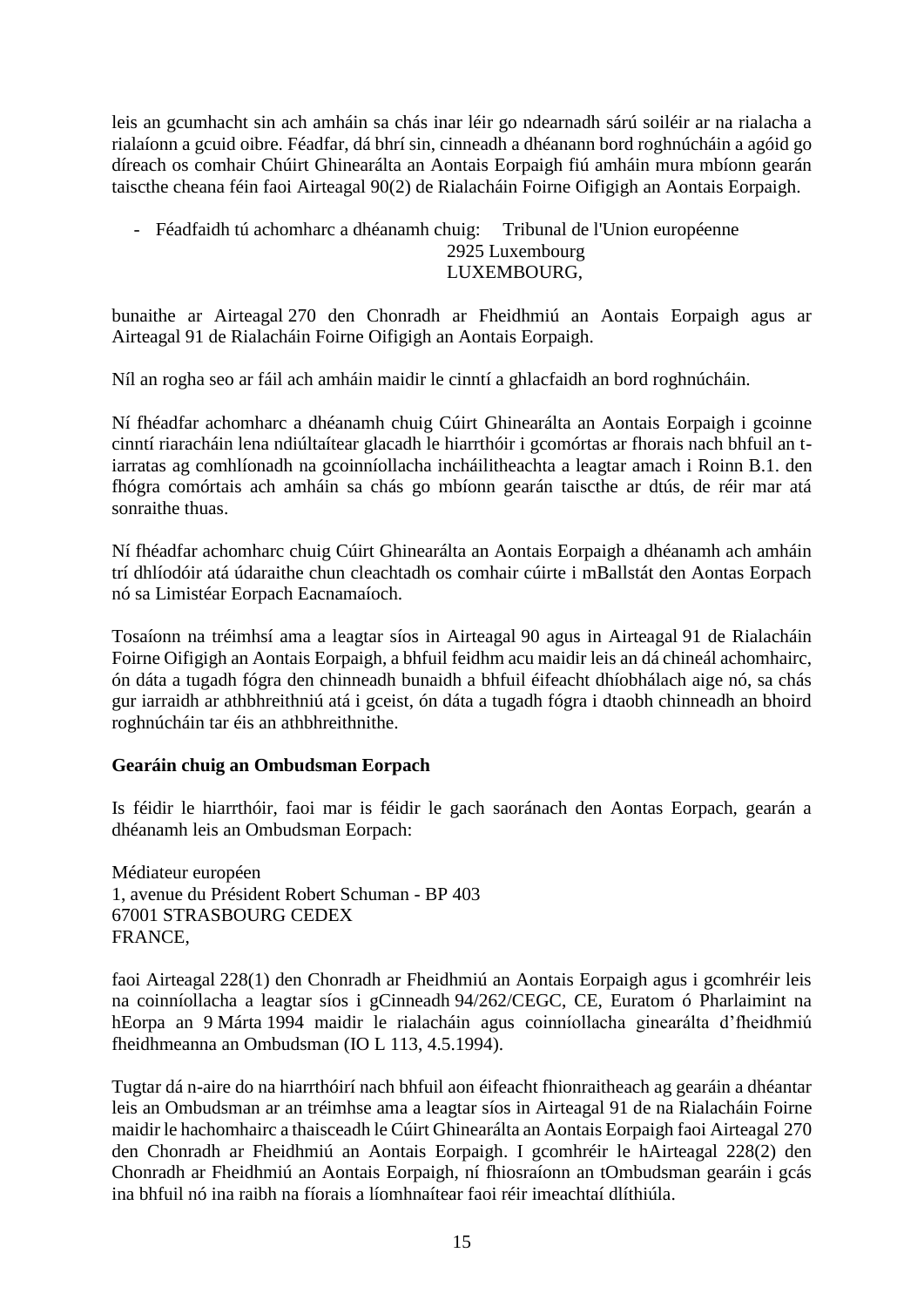## **IARSCRÍBHINN III - SCAGAIRE TALLAINNE AGUS DEARBHÚ MAIDIR LE hEOLAS AR Theanga 3**

### **COMÓRTAS PE/AD/260/2021**

### **Gairmí Teanga agus Idirchultúrtha (AD 5)**

### **Scagaire tallainne**

*Chun an roghnú bunaithe ar cháilíochtaí a dhéanamh, déanfaidh an bord roghnúcháin scrúdú ar na freagraí a thabharfaidh na hiarrthóirí sa scagaire tallainne.*

*Tabharfar idir 0 agus 4 phointe do gach freagra.*

*Féadfaidh an bord roghnúcháin a chinneadh ualú a thabhairt do gach critéar roghnúcháin, ar ualú é a léiríonn a thábhacht choibhneasta, ó 1 go 3. Sa chás sin, iolrófar na pointí a shanntar do gach freagra faoin ualú sin.*

*Déanfar pointí gach iarrthóra a shuimiú chun na daoine is fearr a bhfuil a bpróifíl ag teacht le cúraimí an phoist a aithint.*

*Chun fad na taithí a thabhairt (dáta tosaigh - dáta deiridh), úsáid an fhormáid seo a leanas: LL/MM/BBBB - LL/MM/BBBB*

*Líon isteach an fhaisnéis anseo thíos agus tabhair freagra ar gach critéar roghnúcháin.*

| <b>SLOINNE agus ainm:</b>                           |                                                                                                                                                                                                             |
|-----------------------------------------------------|-------------------------------------------------------------------------------------------------------------------------------------------------------------------------------------------------------------|
| roghnú<br>Teanga 1 arna<br>sa<br>chomhad jarratais: | Spáinnis<br>$\Box$<br>Danmhairgis<br>П<br>Gearmáinis<br>Eastóinis<br>П<br>Gréigis<br>ப<br>Gaeilge<br>⊔<br><b>lodáilis</b><br>$\mathsf{L}$<br>Ollainnis<br>Portaingéilis<br>$\mathsf{L}$<br>Fionlainnis<br>П |
|                                                     |                                                                                                                                                                                                             |

| Uimh.   Critéir roghnúcháin |
|-----------------------------|
|                             |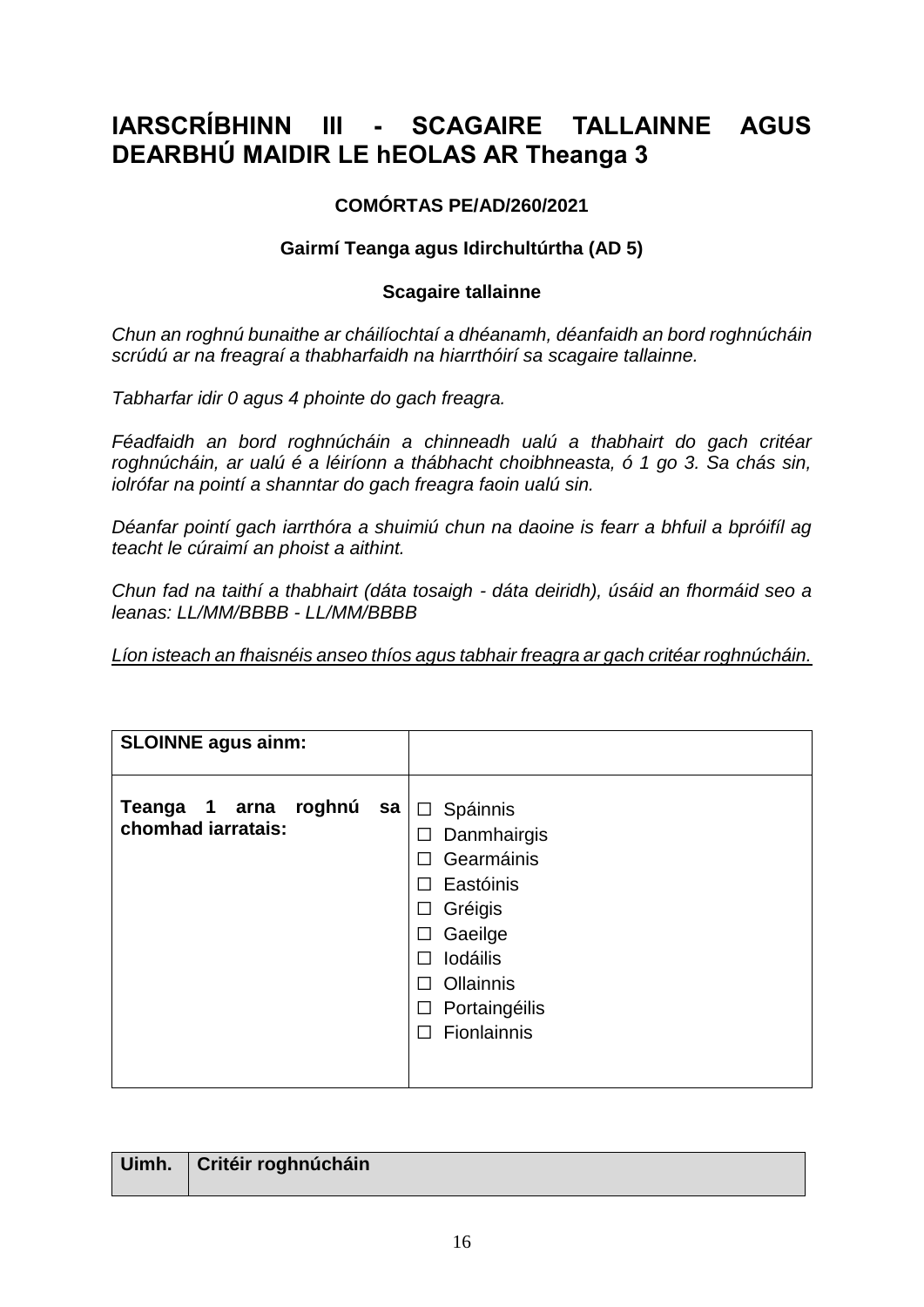| 1a             | An bhfuil dioplómaí/céimeanna ollscoile agat nó máistreacht san<br>aistriúchán, i nuatheangacha nó i réimse eile teangeolaíoch?                                                                                                                                           |  |
|----------------|---------------------------------------------------------------------------------------------------------------------------------------------------------------------------------------------------------------------------------------------------------------------------|--|
|                | $\Box$ Níl<br>□ Tá                                                                                                                                                                                                                                                        |  |
| 1 <sub>b</sub> | Má tá, luaigh:                                                                                                                                                                                                                                                            |  |
|                | - ainm an dioplóma/na céime (na ndioplómaí/na gcéimeanna):                                                                                                                                                                                                                |  |
|                | - ainm(neacha) na hinstitiúide tríú leibhéil (na n-institiúidí tríú leibhéil)                                                                                                                                                                                             |  |
|                | - na teangacha a bhí i gceist:                                                                                                                                                                                                                                            |  |
|                | - an toradh (na torthaí) a fuarthas:                                                                                                                                                                                                                                      |  |
|                | - fad an staidéir:                                                                                                                                                                                                                                                        |  |
|                |                                                                                                                                                                                                                                                                           |  |
|                |                                                                                                                                                                                                                                                                           |  |
| $\overline{2}$ | Tabhair mionsonraí faoi d'eolas ar theangacha 2 agus 3 (ag baint<br>úsáid as an gCreat Comhchoiteann Tagartha Eorpach le haghaidh<br>Teangacha (CEFR)) <sup>4</sup> faoi mar atá luaite i do chomhad iarratais.<br>Tabhair mionsonraí ar conas a fuair tú an t-eolas sin. |  |
|                | <u>Teanga 2:</u>                                                                                                                                                                                                                                                          |  |
|                | Teanga 3:                                                                                                                                                                                                                                                                 |  |
| 3a             | An bhfuil eolas agat ar theangacha oifigiúla eile de chuid an Aontais<br>Eorpaigh, sa bhreis ar a bhfuil luaite agat i gceist 2 thuas?                                                                                                                                    |  |
|                | $\Box$ Níl<br>□ Tá                                                                                                                                                                                                                                                        |  |
| 3b             | Má tá, luaigh na teangacha oifigiúla eile a bhfuil eolas agat orthu, leibhéal<br>an eolais atá agat ar na teangacha sin (Creat Comhchoiteann Tagartha<br>Eorpach le haghaidh Teangacha - CEFR) <sup>5</sup> agus conas a fuair tú an t-<br>eolas sin.                     |  |
|                | Teanga 4:                                                                                                                                                                                                                                                                 |  |
|                | Teanga 5:                                                                                                                                                                                                                                                                 |  |
|                | $(\text{etc.})$                                                                                                                                                                                                                                                           |  |
|                |                                                                                                                                                                                                                                                                           |  |

<sup>&</sup>lt;u>.</u> <sup>4</sup> [Creat Comhchoiteann Tagartha Eorpach | Europass](https://europa.eu/europass/fr/common-european-framework-reference)

<sup>&</sup>lt;sup>5</sup> [Creat Comhchoiteann Tagartha Eorpach | Europass](https://europa.eu/europass/fr/common-european-framework-reference)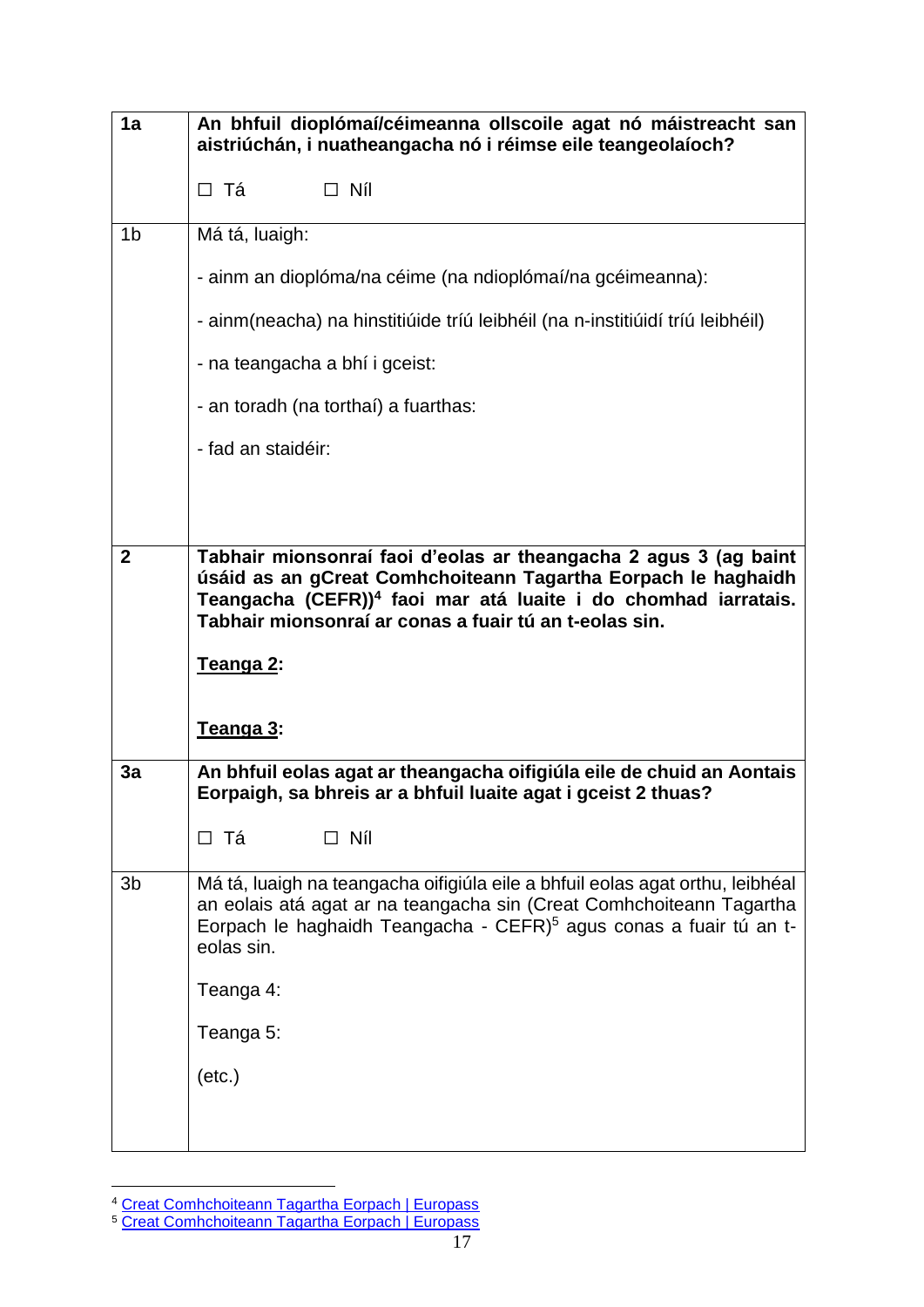| 4a             | An bhfuil taithí ghairmiúil agat ar théacsanna nó ábhar closamhairc<br>a aistriú, ar eagarthóireacht nó ar athbhreithniú teangeolaíoch?                      |  |  |
|----------------|--------------------------------------------------------------------------------------------------------------------------------------------------------------|--|--|
|                | $\Box$ Níl<br>□ Tá                                                                                                                                           |  |  |
| 4b             | Má tá, luaigh:                                                                                                                                               |  |  |
|                | - cineál na taithí:                                                                                                                                          |  |  |
|                | - an teanga (nó na teangacha) a bhí in úsáid agat:                                                                                                           |  |  |
|                | - fad na taithí:                                                                                                                                             |  |  |
|                |                                                                                                                                                              |  |  |
|                |                                                                                                                                                              |  |  |
|                |                                                                                                                                                              |  |  |
| 5a             | An bhfuil taithí ghairmiúil agat ar eagarthóireacht a dhéanamh ar<br>théacsanna atá ceaptha lena bhfoilsiú?                                                  |  |  |
|                | $\Box$ Níl<br>□ Tá                                                                                                                                           |  |  |
| 5 <sub>b</sub> | Má tá, luaigh:                                                                                                                                               |  |  |
|                | - fad na taithí:                                                                                                                                             |  |  |
|                | - ainm an fhostóra:                                                                                                                                          |  |  |
|                | - cineál na taithí:                                                                                                                                          |  |  |
|                | - na cúraimí agus leibhéal na freagrachta a bhí ort:                                                                                                         |  |  |
|                | - an teanga (nó na teangacha) a bhí in úsáid agat:                                                                                                           |  |  |
|                | - líon na dtéacsanna:                                                                                                                                        |  |  |
|                |                                                                                                                                                              |  |  |
|                |                                                                                                                                                              |  |  |
|                |                                                                                                                                                              |  |  |
| 6a             | An bhfuil taithí ghairmiúil agat ar fhotheidealú agus ar athghuthú<br>scannán agus/nó craoltaí scannánaíochta nó teilifíse, nó ar ullmhú<br>craoltaí raidió? |  |  |
|                | Тá<br>Níl<br>$\perp$<br>ΙI                                                                                                                                   |  |  |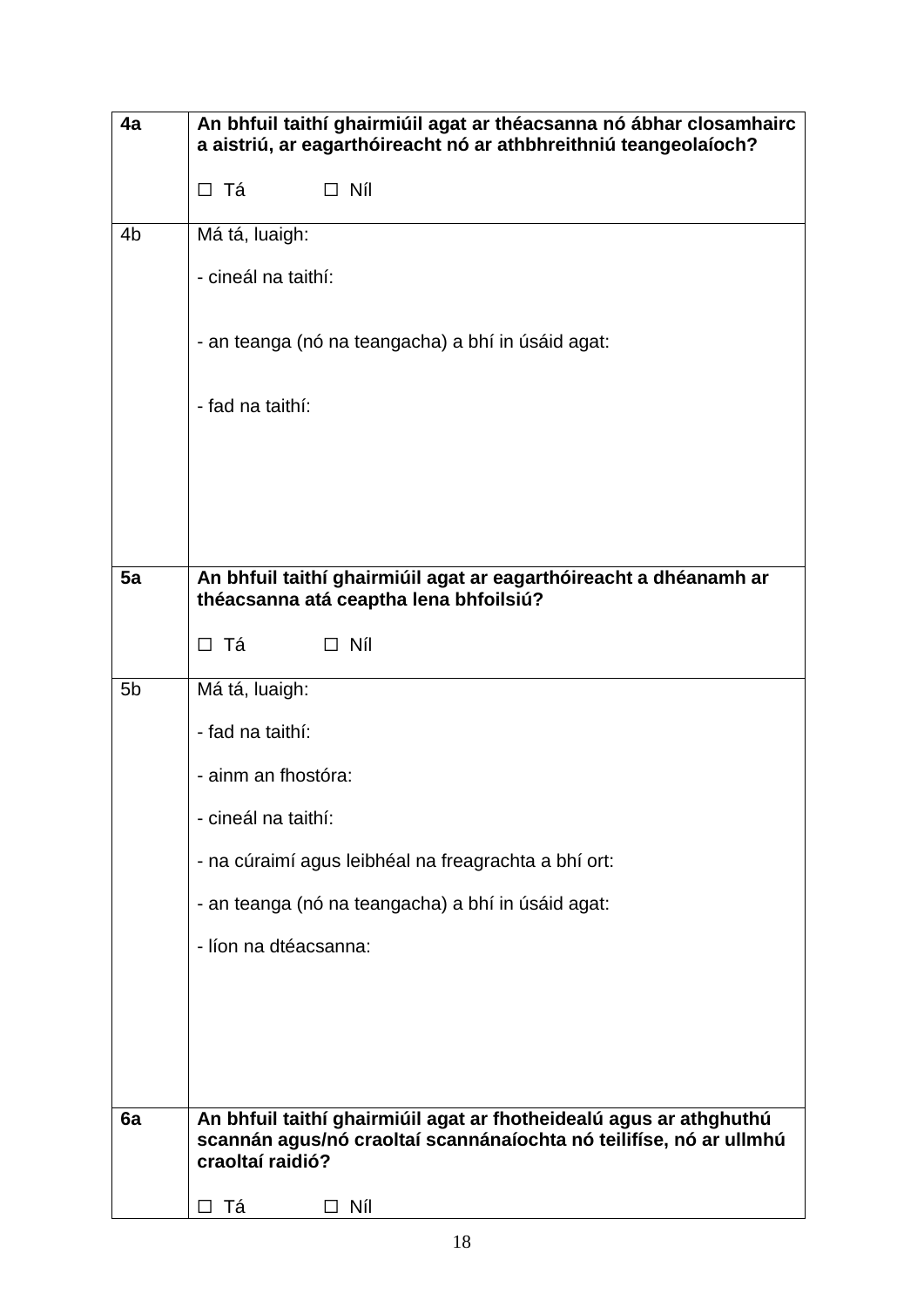| 6 <sub>b</sub> | Má tá, luaigh:                                                       |  |  |
|----------------|----------------------------------------------------------------------|--|--|
|                | - cineál na taithí:                                                  |  |  |
|                | - na cúraimí a bhí ort:                                              |  |  |
|                | - an teanga (nó na teangacha) a bhí in úsáid agat:                   |  |  |
|                | - fad na taithí:                                                     |  |  |
|                | - líon na scannán agus/nó na gcraoltaí a bhí i gceist:               |  |  |
|                | - líon na gcraoltaí raidió a bhí i gceist:                           |  |  |
|                |                                                                      |  |  |
|                |                                                                      |  |  |
|                |                                                                      |  |  |
|                | An bhfuil taithí ghairmiúil agat ar théacsanna a oiriúnú le haghaidh |  |  |
|                | táirgí ilmheán nó suíomhanna gréasáin?                               |  |  |
|                |                                                                      |  |  |
|                | □ Tá<br>$\Box$ Níl                                                   |  |  |
|                | Má tá, luaigh:                                                       |  |  |
|                | - cineál na taithí:                                                  |  |  |
|                | - an teanga (nó na teangacha) a bhí in úsáid agat:                   |  |  |
|                | - fad na taithí:                                                     |  |  |
|                |                                                                      |  |  |
|                |                                                                      |  |  |
|                |                                                                      |  |  |
|                |                                                                      |  |  |
|                |                                                                      |  |  |